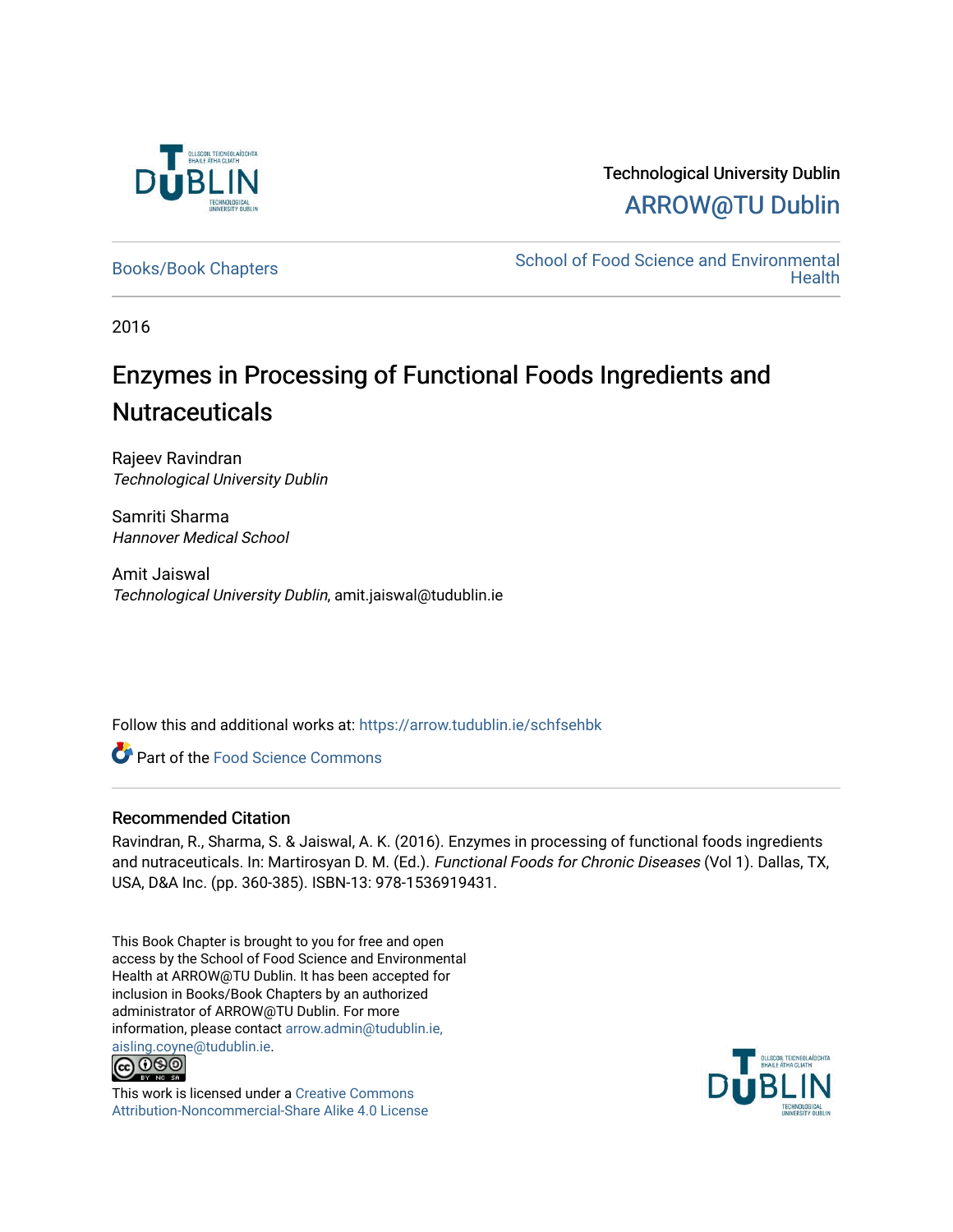# **Application of Enzymes in Processing of Functional Food and Nutraceuticals**

**Rajeev Ravindran<sup>1</sup> , Samriti Sharma 2 and Amit K. Jaiswal1\***

<sup>1</sup>School of Food Science and Environmental Health, College of Sciences and Health, Dublin Institute of Technology, Cathal Brugha Street, Dublin 1, Republic of Ireland; <sup>2</sup>Institute of Medical Microbiology, Hannover Medical School, Germany

**Corresponding author:** Amit K. Jaiswal, PhD. School of Food Science and Environmental Health, College of Sciences and Health, Dublin Institute of Technology, Cathal Brugha Street, Dublin 1, Republic of Ireland

# **ABSTRACT**

Functional foods are nutriments consumed to cover the nutritional needs that cannot be met by a normal diet alone. Consumption of functional foods has proven to have physiological benefits such as reduced risk of certain chronic diseases, thus differentiating them from conventional foods. Several health benefits have been reported to be associated with the consumption of nutraceuticals and functional foods. Many natural sources have been successfully implemented in imparting additional health benefits and preventing the onset of chronic diseases related to aging, faulty genetics, or lifestyle. Functional foods can basically be categorised into different groups based on their nature and source of origin. The functional food industry utilises enzymes in large scale for synthesis of new and better products. Enzymes play different roles in the production of nutraceuticals and functional foods as well as the fortification of food. Enzymes are used over conventional methods due to cost effectiveness and higher yield in addition to being a cleaner and greener alternative. Nutraceutical and functional food products developed by the application of enzymes include non-digestible oligosaccharides, cereal and dairy based ingredients, prebiotic products, phytochemicals, nutraceutical lipids, bioactive peptides, special protein hydrolysates, and anti-oxidant peptides. However, there are certain limitations pertaining to the use of enzymes. Enzymes are proteins and therefore extremely sensitive to ambient conditions. Furthermore, they cannot be reused adding up the production cost. Nevertheless, this problem can be resolved by immobilising enzymes to compatible nanoparticles. Studies have shown that immobilised enzymes exhibit higher activities compared to their native counterparts in aqueous phase.

**Key words:** Extraction, Functional food ingredients, Nutraceuticals, Enzymes, Non-digestible oligosaccharides, Bioactive peptide

# **Introduction**

Food has always played an essential role in the survival of life on earth. In the absence of research, some of the early civilisations in the world relied on plants and animals for food to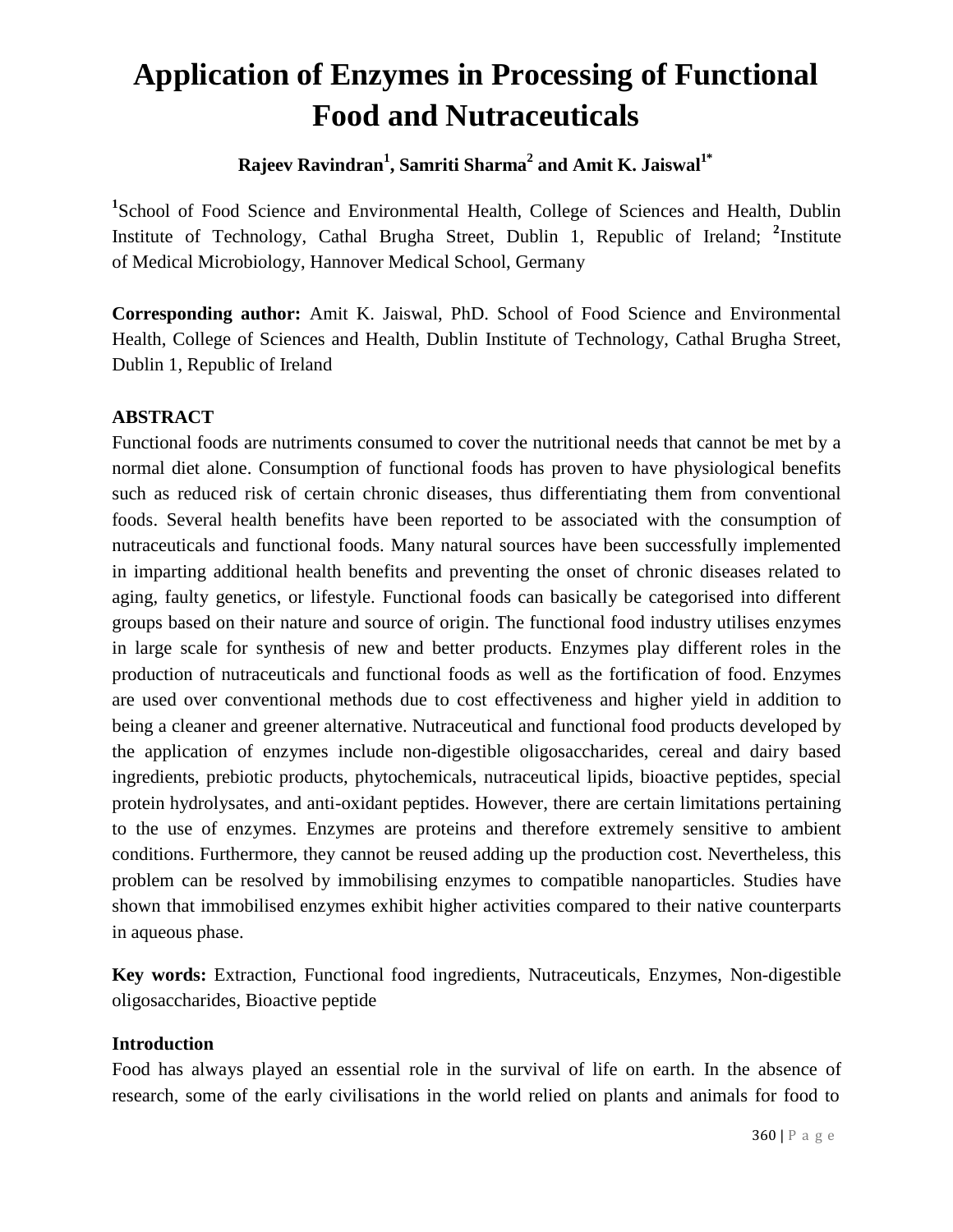derive energy necessary for everyday activities and also to meet a feeling of satisfaction and well-being. However, modernisation and advancement in research over the centuries have identified the importance of food beyond its role in survival and hunger satisfaction [1]. A healthy diet is now also being seen as a natural method to reduce the occurrence of chronic diseases. An aging population and increasing occurrence of lifestyle diseases in children and adults has called for additional nutritional complements that can be consumed along with food to meet inadequacy in daily nutrition. Increase in awareness about wellness is drawing more consumers towards seeking healthier dietary options and viewing nutrition as the key to a better life [2]. Increased health care cost has all the more drawn the interests of consumers, researchers and food manufacturers towards this concept of a healthy diet, resulting in the birth of two terms namely, functional foods and nutraceuticals.

Functional foods are the foods that can be consumed as the part of a normal diet which offers proven physiological benefits and has ability to reduce the risks of certain chronic diseases, thereby making them different from conventional foods. Food that is cooked with 'scientific intelligence', with or without the knowledge of how or why it is being used, is a "functional food". Functional foods provide the body with the required amounts of vitamins, minerals, protein, carbohydrates, etc., which is critical to achieve a state of healthy well-being. A portmanteau between 'nutrition' and 'pharmaceuticals' coined by Dr Stephen DeFelice in 1989, nutraceuticals on the contrary are the "concentrated form of a certain bioactive compound isolated from normal food offered in medicinal form" and when consumed, it imparts enhanced health benefits [3]. However, due to lack of universally accepted definitions often misleads consumers regarding the two terms.

In the food-drug spectrum that spans from health foods on one end and prescription drugs on the other, nutraceuticals find its place in the middle by incorporating functional foods, nutritional supplements and medicinal foods. Although, it has been difficult to differentiate between nutraceuticals and functional foods, several articles have tried to define both terms in different contexts. For instance, according to Sohaimy most functional foods possess certain antianemic properties, thus if a functional food is used to prevent or treat a disease or disorder other than anaemia, it is called a nutraceutical. Thus, functional food for one consumer may serve as a nutraceutical for the other [5]. Several guidelines have been laid down by the International Life Sciences Institute (ILSI), Europe and the European Parliament, which emphasises on the need for scientific proof to recognise the additional benefits on consumption of a particular functional food product [6]. From a consumer's perspective a major boundary line that separates functional foods from nutraceuticals is the difference in their physical forms; while nutraceuticals resemble pharmaceutical products (pills, granules, capsules, syrups and solutions, powders etc.), functional foods are just like normal food products in appearance [7].

Legislation on the regulation of ingredients in dietary health supplements became relevant in the late 1980's because of the shift in the mind-set of a generation that was youth-centric and believed in the preservation of health through lifestyle changes and better dietary choices. The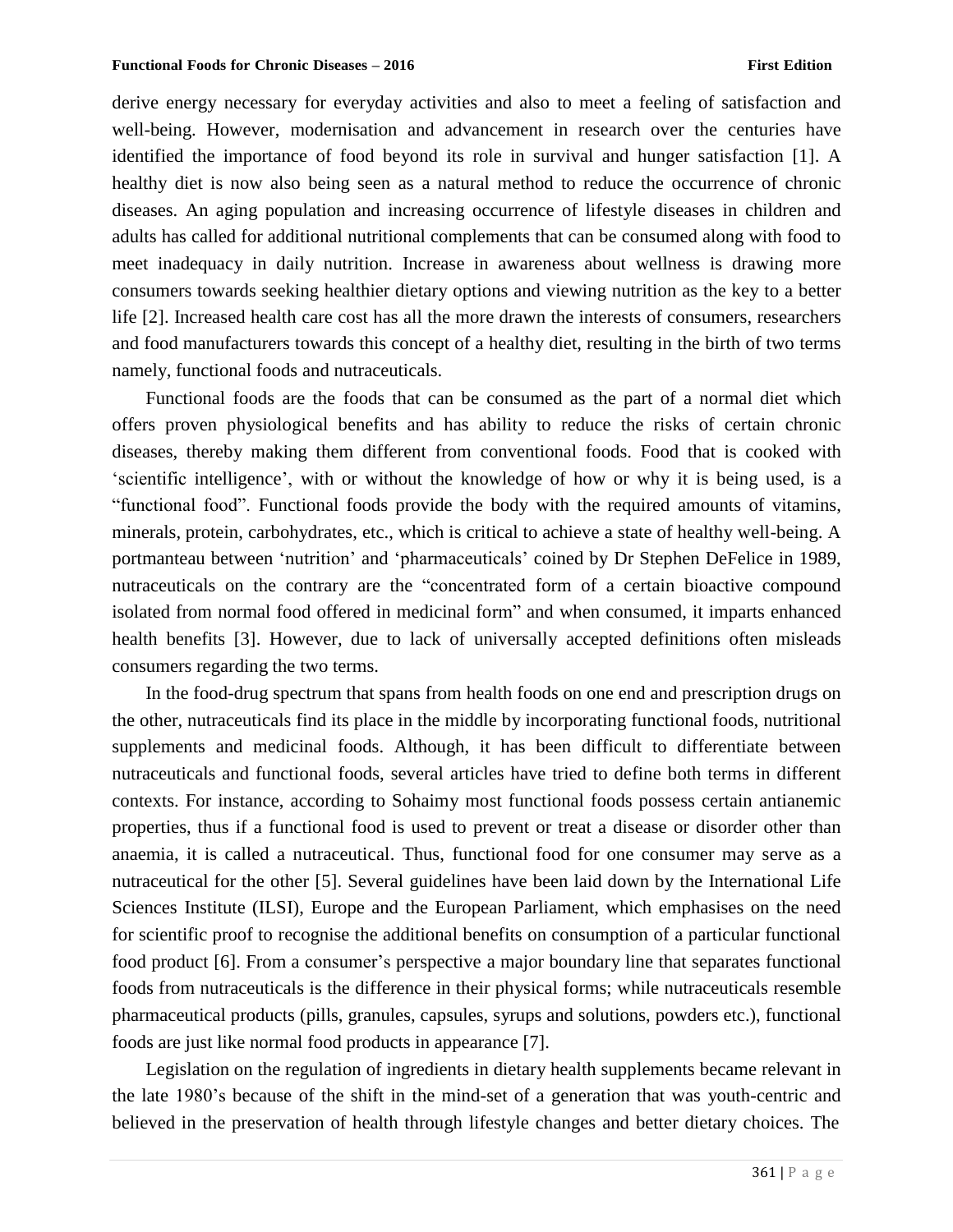Japanese Government decided to address this problem by introducing the Foods for Specialised Health Uses Act (FOSHU) and thus became the first country to recognize functional foods as a separate category [8]. Since then, the country allows marketing of more than 200 functional foods under the present FOSHU legislation [5]. According to the U.S. Food and Drug Administration (FDA), over 50% of American citizens regularly consume vitamins, minerals, herbs and other supplements with intentions to improve their nutrition. The FDA uses the term 'dietary supplements' to define products with improved efficacy and increased health benefits. The US congress also came up with the Dietary Supplement Health and Education Act (DSHEA) of 1994 to amend the Federal Food, Drug and Cosmetic Act for establishing guidelines with respect to these dietary supplements. DSHEA defines dietary supplements and comprises of a set of guidelines which should be followed for the production of the same. DSHEA authorises dietary supplement manufacturers to produce and sell their product and to provide information on the health benefits on their labels with significantly reduced requirements, as opposed to conventional drugs. Supplements that were already available in the market prior to drafting of the act were presumed to be safe. Accordingly, DSHEA must prove that these supplements, or ingredients used in these supplements are harmful before they can prohibit the marketing of products that contain them [9]. The FDA is not accountable for new ingredients in these supplements and the manufacturers have been given the responsibility of making sure that the product is market safe. This is contrary to the rules laid down for release and marketing of a drug where a manufacturer has to perform safety studies complying to guidelines defined by the FDA and then submit the results before the FDA for review and subsequent approval.

#### **Health benefits of nutraceuticals and functional foods**

Several health benefits have been reported to be associated with the consumption of nutraceuticals and functional foods. Guarana is an Amazonian herb has strong platelet aggregation inhibition properties. Approved as a food additive in the U.S., Guarana has been used as a replacement for aspirin to avert the risk of thrombosis, which is a major factor that leads to stroke and coronary heart disease [10]. The example of Guarana is only one among many where natural sources have been tried, tested and succeeded in imparting additional health benefits or used in the prevention of onset chronic diseases related to ageing, faulty genetics, or lifestyle. Dietary fiber intake has immense health benefits ranging from lowering blood pressure and serum cholesterol levels and increasing insulin sensitivity levels to significantly lowering the risk of cardiovascular diseases, stroke, hypertension, and diabetes. The consumption of dietary fiber also averts the onset of gastrointestinal disorders [11].

Reactive oxygen species are a by-product of aerobic metabolism that accumulates in our body over a period of time. Aging, along with several other diseases such as arthritis, inflammation, ischaemia, Parkinson's disease, and atherosclerosis are directly linked to the detrimental effect of reactive oxygen species. The endogenous phenolics found in plants are phytochemicals capable of anti-oxidation and providing relief from oxidative stress [12].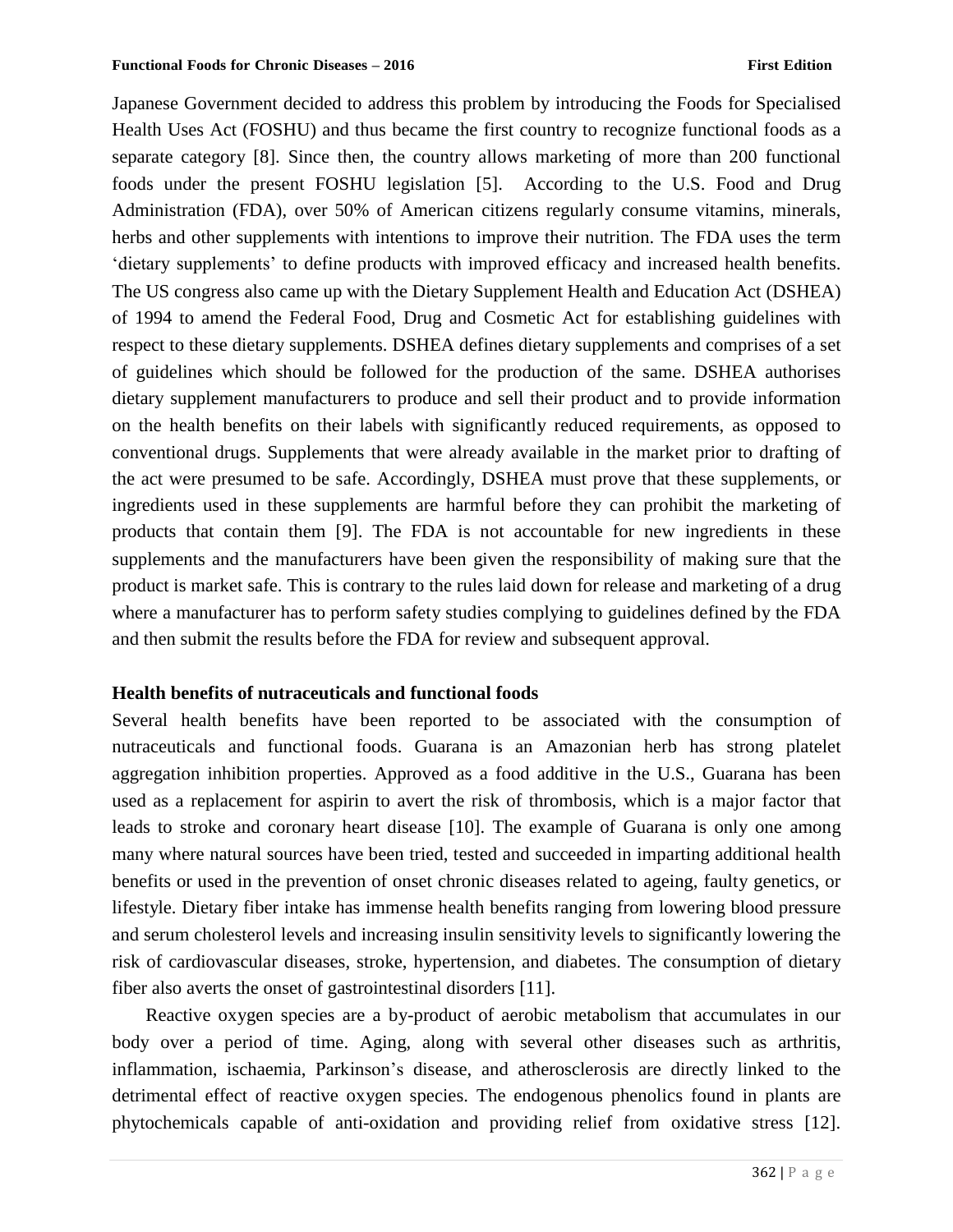Phytosterols are plant derived sterols that resemble cholesterol. They were initially thought to be rejected by the living systems, but studies later showed that phytosterols are metabolized to some extent. Experiments related to administering phytosterols to individuals at different concentrations resulted in the lowering of cholesterol levels. Phytosterols were primarily marketed as pharmacological agents before finding ways to incorporate them in margarine. Nowadays fruit juices, ice creams, and other foods are available that have been fortified with these phytosterols [13].

According to the UNICEF, malnutrition affects 161 million children worldwide. It is a problem that needs to be tackled not only in the under-developed and developing countries, but the developed world needs to pay an equal attention to this issue. It is also a serious problem among older adults [14]. The evolution of nutritional intervention to address global malnutrition has shifted over the years from controlling protein deficiency followed by controlling proteinenergy deficiency to finally focusing on prevention and treatment of micronutrient deficiency. Micronutrient deficiency is considered the main cause of malnutrition in the world. This problem can be addressed and solved in an inexpensive and effective manner by supplementation and fortification of the available diet [15]. Vitamins and minerals, especially vitamin A, thiamine, iron, zinc, and iodine are very important micronutrients whose absence in the diet causes severe deficiency diseases [16-18].

Rice is the staple food for over 50% of the world's total population. Several studies have been conducted on the fortification of rice with zinc, iron and vitamin A. Vitamin A fortified rice supplemented with iron and riboflavin have been used in the treatment of night blindness that occur in pregnant women in Nepal [19]. Fortifying foods are considered the best long term and cost effective method to tackle iron deficiency. Commonly consumed food such as milk, cereal and salt can be fortified with iron, which can easily be distributed among populace [20]. Biofortification is the application of genetic engineering techniques to introduce micronutrients in staple foods such as rice and corn. The much fabled 'golden rice' is a result of the introduction of genes encoding the β-carotene biosynthesis pathway in rice endosperm. Ferretin is a protein that stores iron and is found in bacteria, plants and animals alike. Genes that code for ferritin can be obtained from different plant sources which are then transferred to *Oryzasativa* to improve the iron content in rice. Studies have shown that the expression of soy bean ferretin gene in transgenic rice leads to an increase in iron and zinc content the grains [21].

#### **Types of Functional Foods & Nutraceuticals**

In the past few decades, the concept of functional foods and nutraceuticals have gained increased attention due to their increased health benefits and ease of administration as part of daily diet that has revolutionised the human health and nutrition research, and subsequently, a range of products are available in the market. A functional food can be divided into following types [22]:

- (a).Natural food,
- (b).Food containing an additional functional component,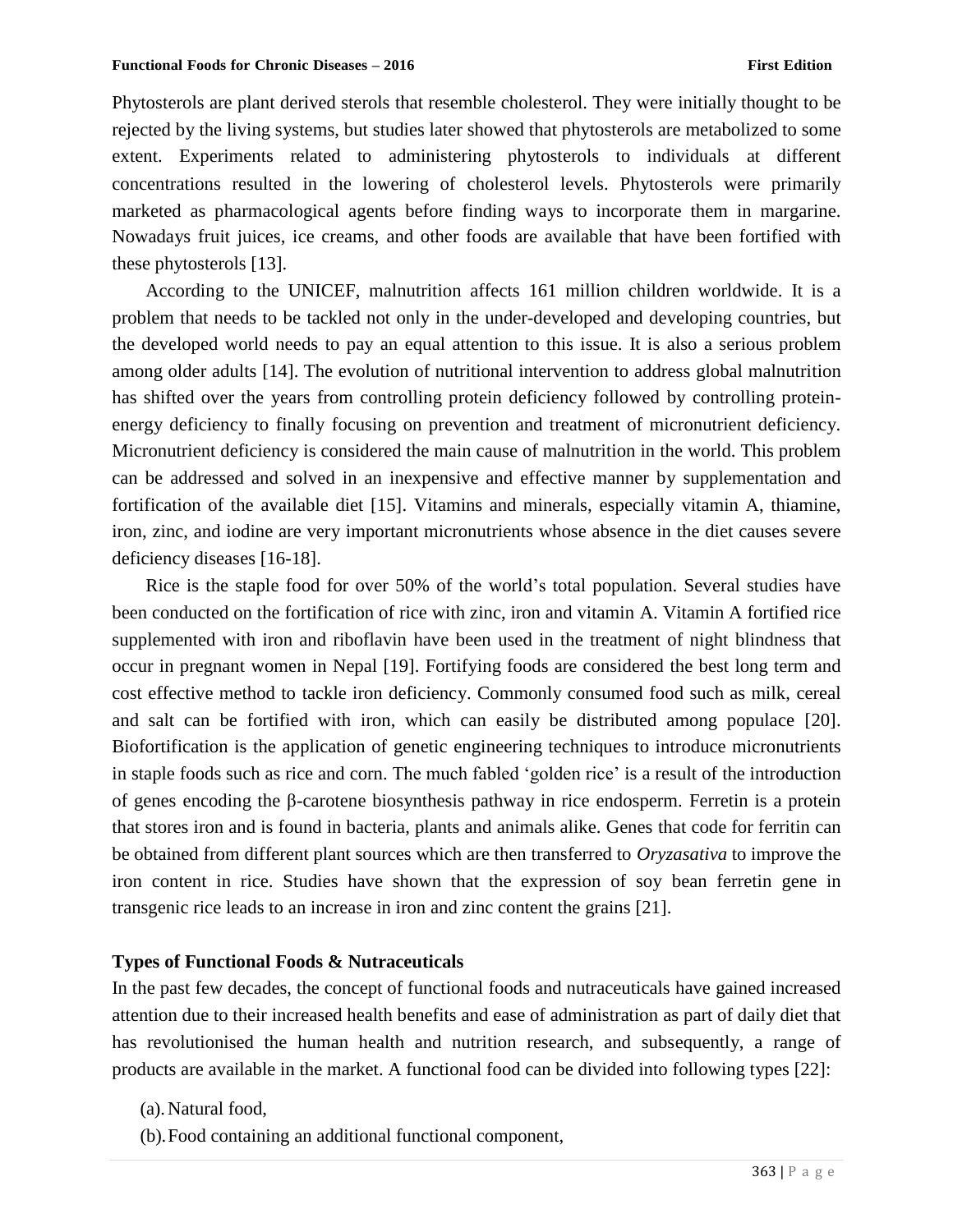- (c). Food or food product from which some component has been removed,
- (d).Food with modified one or two components,
- (e). Food with improved bioavailability,
- (f). Combination of any of the above forms

However, functional foods can also be categorised based upon their source of origin as plant-derived foods or animal derived foods [23]. Foods derived from plants possess certain bioactive compounds that are known to provide health benefits in addition to normal nutrition. These bioactive compounds are mainly secondary metabolites which are synthesised as part of the natural metabolism in plants to withstand the external conditions. Despite of their low abundance, these compounds are being exploited for their role in nutrition. For instance, oats, tomatoes, garlic, etc. are known for lowering cholesterol, reducing the risks of prostate cancer, antibacterial, and antioxidant properties. On the contrary, animal derived products such as fish are a rich source of omega-3 fatty acids that helps reduce the chances of cardiovascular diseases. Dairy products derived from animals have long been known to us as reserves of calcium which promotes bone health.

Functional foods are also marketed as (a) whole foods where the food contains several ingredients of proven health effects, (b) enriched foods, where one or more functional ingredients are added to the food that were lost during food processing, (c) fortified foods contain one or more additional ingredients besides the naturally occurring ones, (d) enhanced foods, where foods are modified to contain additional nutrients [5]. Another concept introduced recently into the functional food market that promises the state of health being are the designer foods [24]. This class of foods includes designer eggs that are rich in omega-3-fatty acids and antioxidants that help in reducing the cholesterol content of eggs; designer broccoli fortified with selenium provide protection against certain cancers and foods fortified with different vitamins like vitamin C, D, etc. [25]. However, all these categories of foods contain one or more functional ingredients that are either present naturally or fortified or enriched into conventional foods to provide a natural cure for diseases like cardiovascular diseases, cancer, deficiency disorders, etc.

Nutraceuticals on the other hand include food products that provide health or medicinal benefits and may be broadly classified based on their source (animal, plant, or microbial derived products), pharmacological condition or chemical constitution [26]. They can include isolated nutrients, dietary supplements, dietary fiber, herbal products, and processed foods [27]. Based upon the type of nutritional functions achieved, the nutraceutical market includes vitamins, minerals, fatty acid nutrients, herbal products, energy supplements and medicinal products with special health benefits. Out of all these, dietary supplements and herbal products contribute a major segment to the global nutraceutical industry [26]. Wide varieties of bioactive phytochemicals like carotenoids (lycopene, lutin, zeaxanthin, β-carotene), soluble and insoluble dietary fibers, polyphenolic compounds (phenolic acids, flavanones, resveratrol, curcumin), omega-3- fatty acids, plant sterols, isoprenoids, prebiotics and probiotics, minerals (iron, zinc,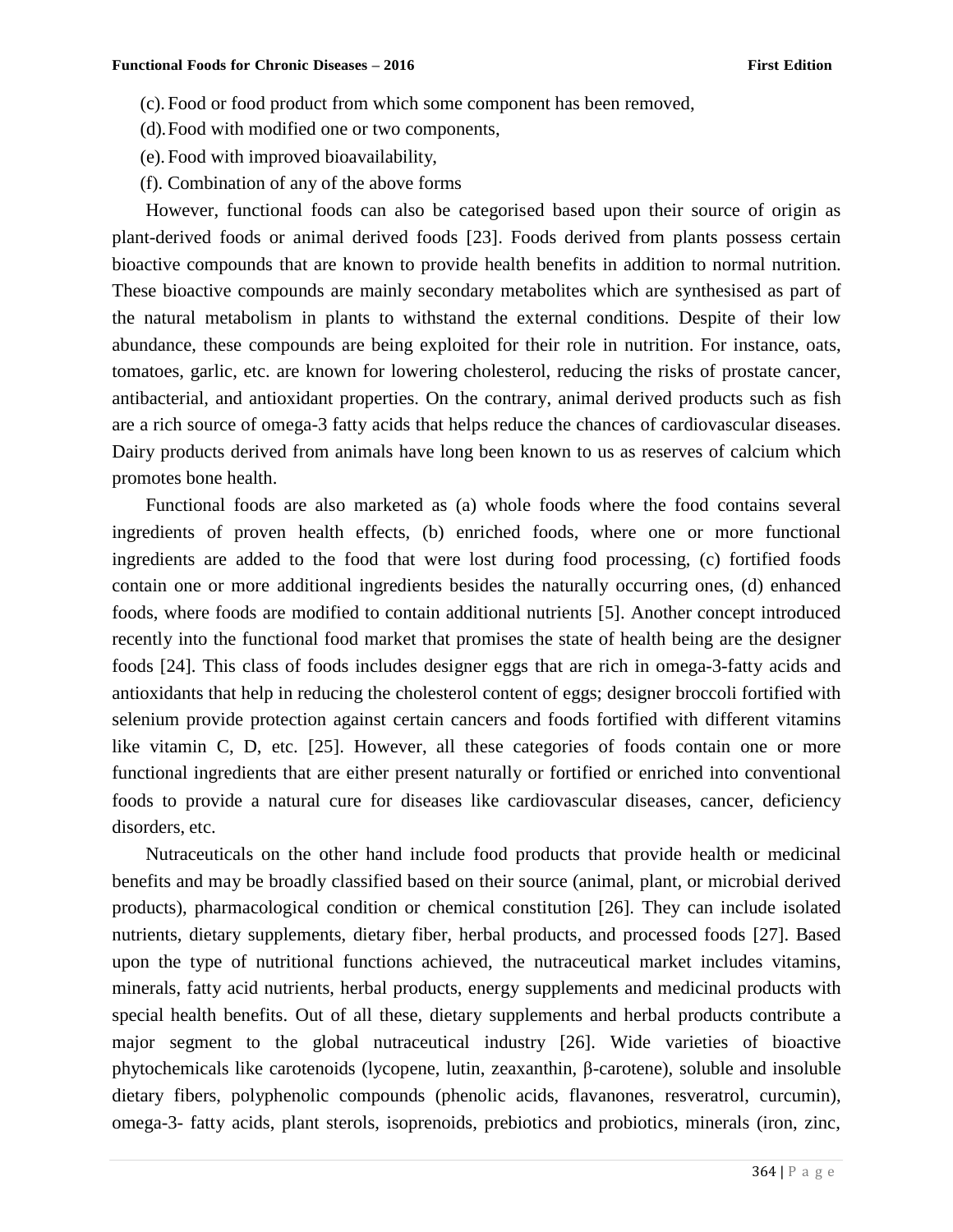selenium, potassium, copper), sugar alcohols (xylitol, sorbitol), terpenes, etc. because of their their antioxidant properties and role in prevention of several degenerative and chronic diseases, form a significant source for nutraceutical products [28, 29].

#### **Role of enzymes in processing of Functional Foods & Nutraceuticals**

Enzymes are catalysts that are biological in nature with high substrate specificity. They are highly precise in the reaction they catalyse while being very specific and can function in mild to harsh reaction conditions. Enzymes are employed as a part of the biochemical operations involved in the biotransformation and stabilization of foods such as baked goods, fruit juices, dairy, wine, and brewed beverages. Traditionally, several enzymes have been used for the production of compounds such as xylose oligosaccharides and bioactive peptides [30, 31]. Recently, a lot of focus has been devoted to the application of enzymes in the extraction of bioactive compounds from waste such as lignocellulosic materials and marine waste [32]. Enzymes have wide applications in the food industry owing to the many advantages associated with it. It is quite difficult to categorize enzymes with respect to the different roles they play in the production of nutraceuticals and functional foods. Nonetheless, the roles of enzymes played in nutraceuticals and functional food production can be summarised as follows:

#### **Production of functional food ingredients and nutraceuticals**

The use of enzymes for the synthesis of bioactive compounds provide the manufacturer leverage over the choice of raw materials that can be used for production. Waste generated from the meat, dairy, fish, and agriculture industries can be valorised using different enzymes for the production of dietary supplements and functional food ingredients. Enzymatic hydrolysis of different foods rich in proteins is an approach followed in the industry for the production of bioactive peptides. Milk and fish waste have been experimented to synthesise peptides that possess functional properties and a range of proteolytic enzymes derived from plant, animal, and microbial sources are used for this purpose. Trypsin, papain, neutrase and  $\alpha$ -chymotrypsin are some enzymes that have been used to produce bioactive peptides from fish waste. Integrating a three enzyme sequential digestion system with ultrafiltration mechanism results in a multi-step recycling membrane reactor, which is ideal for the extraction of bioactive peptides from marine substrates [33].

Glucosamine supplements are taken by people who suffer from arthritis to ease joint pain. Commercially glucosamine can be produced by the hydrolysis of chitin using concentrated acids. However, it results in a lower yield and higher downstream processing costs. Alternatively, dglucosamine and *N*-acetyl-d-glucosamine can be produced by the application of two enzymes *viz.* exo-chitinase and endo-chitinase. These enzymes can be used to synthesise therapeutically viable glucosamine from crab and shrimp waste [34]. Enzymes are widely used for oligosaccharide synthesis from different sources. Enzymatic hydrolysis of sugar beet pulp using commercial pectinolytic enzymes Rohapect DA6L and Macer8 FJ have resulted in the formation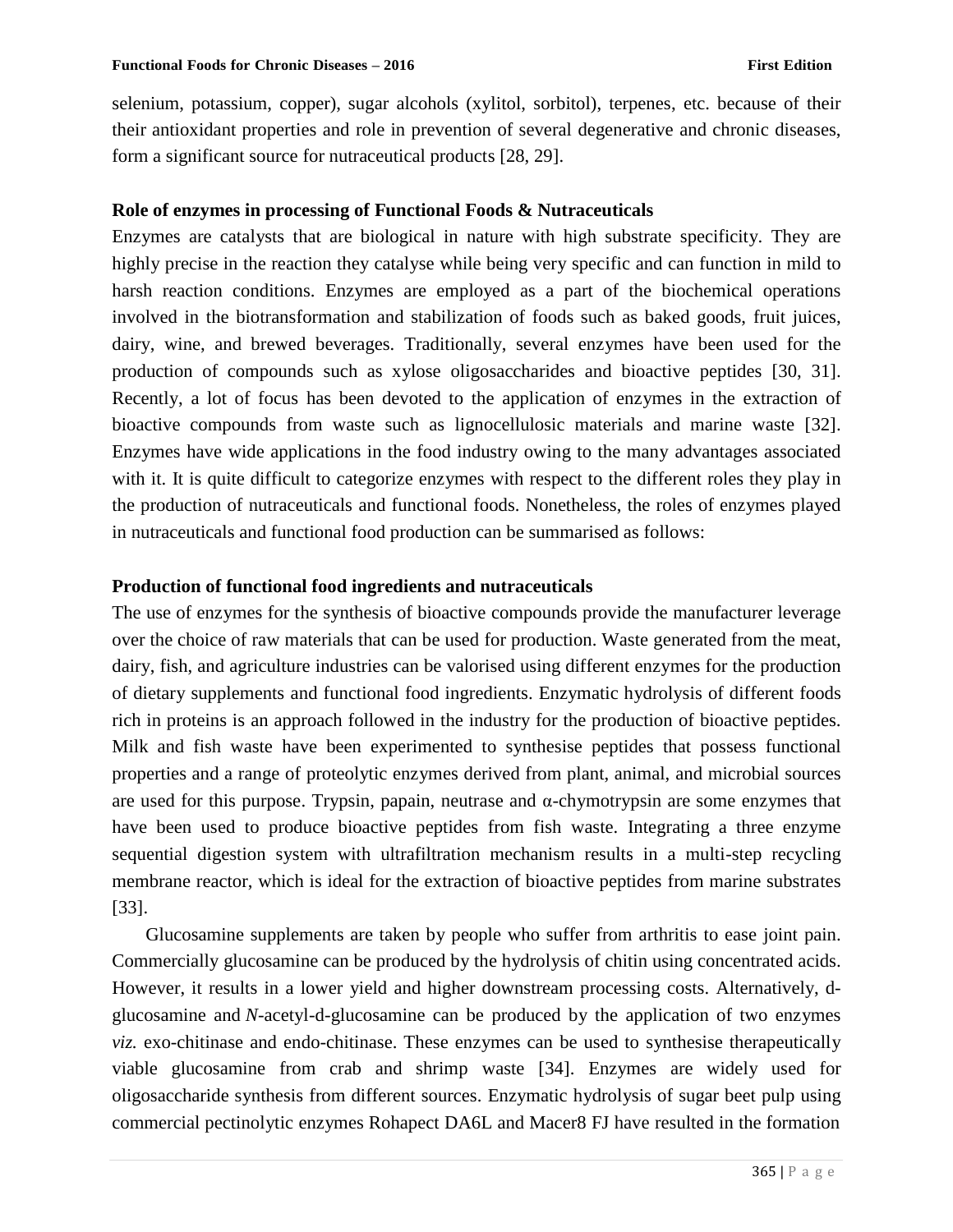of rich fractions of hemicellulose [35]. Other enzymes that are used for oligosaccharide production include β-galactosidases, glucansucrases, and fructansucrases [36]. A schematic representation of nutraceutical production from different forms of food processing waste has been shown in Figure 1.



**Figure 1.** Schematic representation of production of nutraceuticals from food processing waste

# **Extraction and recovery of functional food ingredients and nutraceuticals**

Enzyme assisted extraction methods are finding wide popularity because of the environment friendly approach and applicability for the extraction of a variety of pigments, flavours, and medicinal compounds. Recent studies on enzyme assisted extraction techniques has revealed a higher yield and recovery of the compound, faster extraction process, reduction in the use of solvent and reduced energy requirements. Enzymes have successfully been used for the extraction of bioactive compounds such as catechins from tea, lecithin from egg yolk, soybean oil, sunflower oil, and vegetable oil [37, 38]. Lipases such as phospholipase  $A_1$  and phosphlipase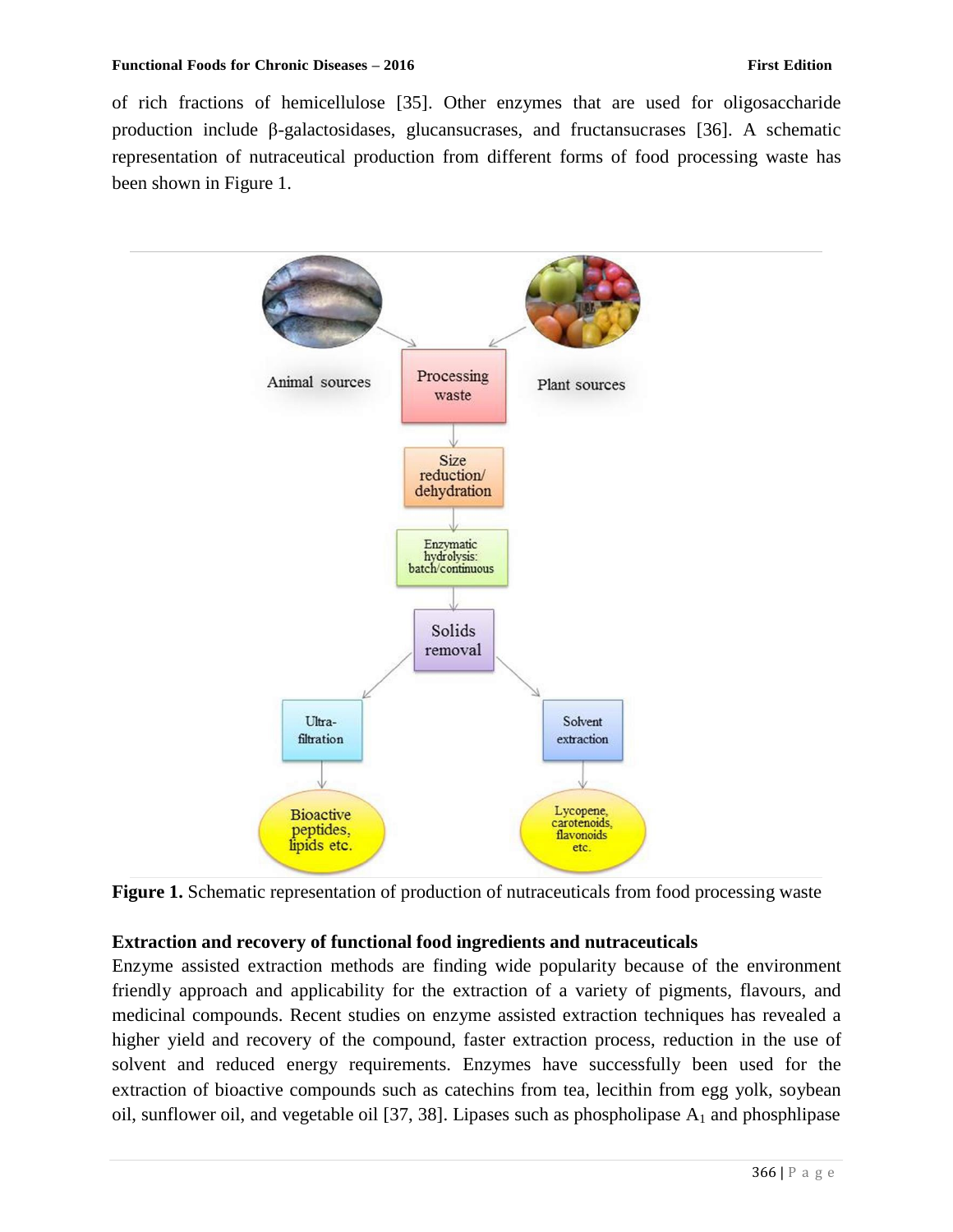C are the major enzymes involved in the extraction of lecithin and associated bioactive compounds [39, 40]. Enzymes, particularly help in facilitating the extraction of compounds with biological activities by improving their accessibility to solvents. For example, in the case of production of bioactive compounds from seaweed, enzymes are used for the degradation of cell wall polysaccharide which is present in high concentrations. The successful application of enzymes for cell wall polysaccharide hydrolysis has spread their use over extraction of polyphenols from citrus peel, grape skin, apple skin, black current, and *Gingko biloba* leaves [41].

# **Concentration of functional food ingredients and nutraceuticals**

Enzymes are also used for the concentration of bioactives like polyphenols, lipids and antioxidants in particular. Recent advances in enzymatic treatment of wheat bran and rye revealed that α-amylase can be used to concentrate bioactive compounds with increased antioxidant potential [42]. The concentration of PUFAs is usually achieved by the application of lipases. Lipase obtained from *Yarrowia lipolytica* was immobilised on functionalised  $Fe<sub>3</sub>O<sub>4</sub>$  magnetic nanoparticles (MNPs) in reverse micelles system and was used for the enrichment of polyunsaturated fatty acids [43]. Phytosterols and phytostanols are nutraceutical lipids derived from plants. A few examples of phytosterols include sitosterol, sitostanol, campesterol, campestanol (and their respective esters), stigmasterol, brassicasterol [44]. Lipozyme RM IM, Lipozyme TL IM, Lipozyme NS-4004 TLL, and Lipozyme 435 produced by Novozymes A/S have been successfully used to recover phytosterols from plant oil deodoriser distillates mixture [45]. Enzyme extracts obtained from tea leaves were used in a study to obtain superior vanillin from green vanilla pods. Enzyme assay of the extract revealed amylase activity and results indicated that a higher vanillin content can be obtained using tea leaf extracts than the commercially used Viscozyme [46].

# **Fortification of food**

The application of enzymes in different food products impart specialised characters that increase their nutritive value and sensory qualities. Enzymes are extensively used in the baking industry, dairy, juice industry, wine and brewery, and for cereal production. The treatment of cereals with enzymes results in the increase in the amount of soluble dietary fiber, water-soluble antioxidant activity and phenolic compound bioavailability [47]. Pectinases are enzymes are used to stabilise the cloudiness in fruit juices and clarify them. The application of these enzymes in fruit juice processing results in the formation of polyphenolic compounds [48]. Protein fortification of fruit juices is achieved by the addition of soy protein hydrolysates which is initially treated with proteases, such as trypsin and alcalase, which renders the digests soluble in water based solutions [49]. In wine production, pectinases find applicability in improving stability, colour extraction and increasing the anthocyanin content in red wine [50].

# **Benefits of using enzymes over conventional methods**

Chemical methods for the synthesis of bioactive compounds such as oligosaccharides have been much researched on and established. However, these methods cannot guarantee region specific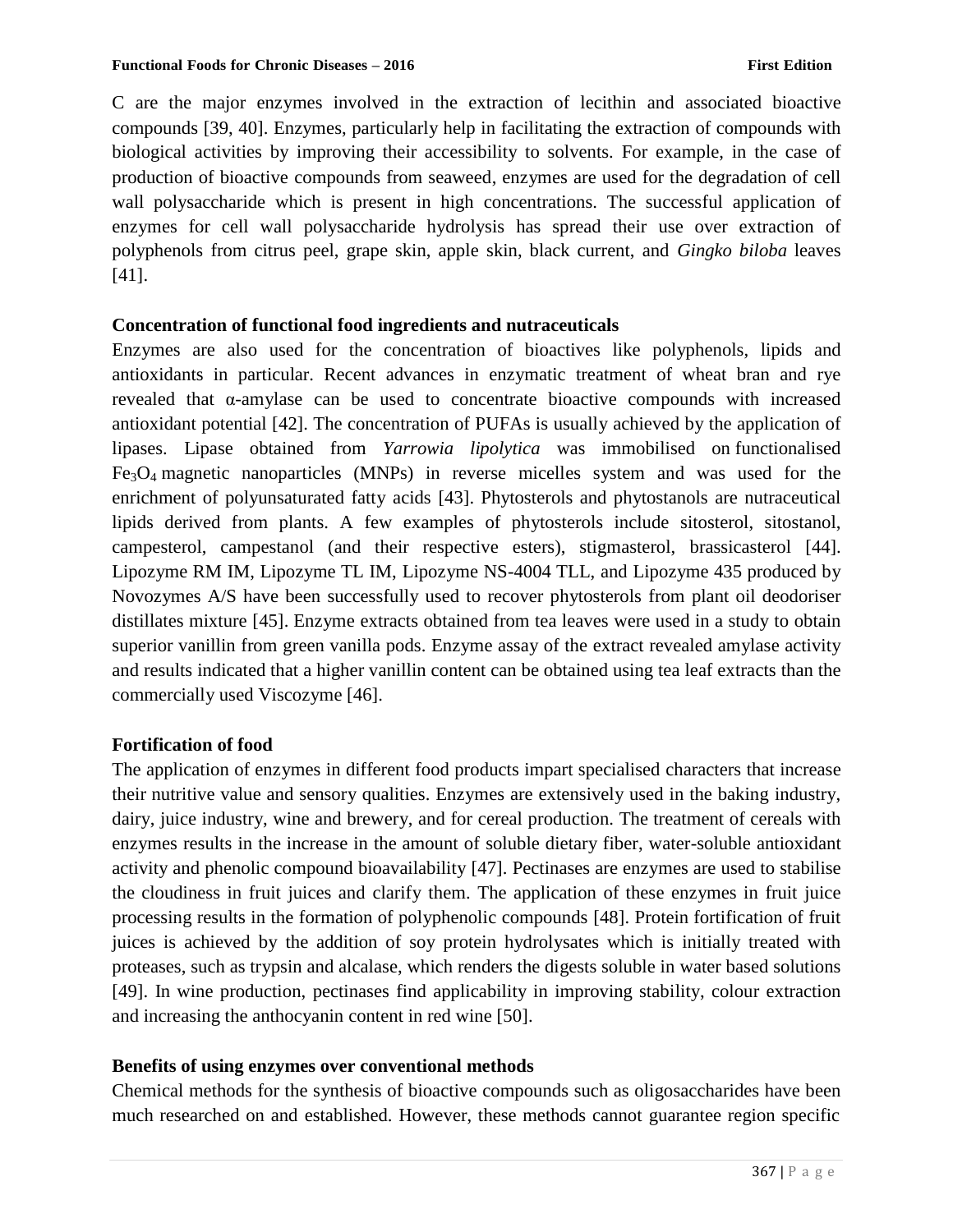modifications and the amount of steps increase as the size of the oligosaccharide increases. The resulting yield is low and scaling up does not remain a pragmatic option. Additionally, achieving stereospecific anomers ( $\alpha$  and  $\beta$ ) is often a difficult task. Using enzymes, all of these targets can be achieved as enzymes are region-selective in the reactions they catalyse, and the application of a different enzyme can result in the same molecule with a different optical activity [51]. The extraction and production of bioactive compounds for their application in nutraceuticals and functional foods require methods that are cost intensive and provides better yield. Together with conventional thermal processing method, a range of novel methods such as high hydrostatic pressure, pulse electric field, and ultrasonication are some of the methods that are currently employed in the industry for the production of functional foods [52]. However, these processing methods have several drawbacks by being expensive, tedious to operate, hazardous, requiring stringent process control operations, and the occasional incidence of toxic components. For example, marigold flowers have traditionally been an important source of carotenoids. Conventional extraction techniques accounts for almost 50% loss of carotenoids depending upon the conditions and solvent used. However, 97% carotenoid recovery yield was achieved using an alternative extraction method involving enzyme-assisted extraction simultaneously [53]. Microbial synthesis and enzyme-assisted production of functional food is an age old concept whose extensive applications have recently come into the limelight with the advancement of bioprocess technology [54]. The use of enzymes in the food industry also provides a cleaner and greener alternative as opposed to conventional chemical reaction processes employed for nutraceutical production. The ability of enzymes to cleave biomolecules of specific sites result in better yields of the desirable compounds as compared to physical and chemical processing methods.

#### **Selection criteria of enzymes**

Enzymes that are used for food processing may be of plant, animal or microbial origin. When sold, it doesn't only contain the desired enzyme activity, but also other metabolites of the production strain along with preservatives and stabilizers of food grade quality. Enzymes that are used in the food industry are supposed to comply with certain safety guidelines before they can be commercially exploited. As enzymes are specific in the chemical reactions they catalyse, there is little risk of formation of undesirable by-products. However, according to safety regulations for enzymes obtained from production strains, the following issues are considered:

- Pathogenicity and toxicity of the production strain
- Allergies and irritations
- Interaction of enzymes from other food components
- Products of enzymatic reactions, carcinogenic and mutation effects
- Effect of food enzymes on consumption

The primary focus when assessing a production strain is its toxigenic potential. Toxigenic potential is defined as the ability of a microorganism to produce chemicals (toxins) that can cause food poisoning. Bacterial and fungal strains have been known to produce toxins which on ingestion can cause sickness and even death. Meanwhile, pathogenic potential is the capability of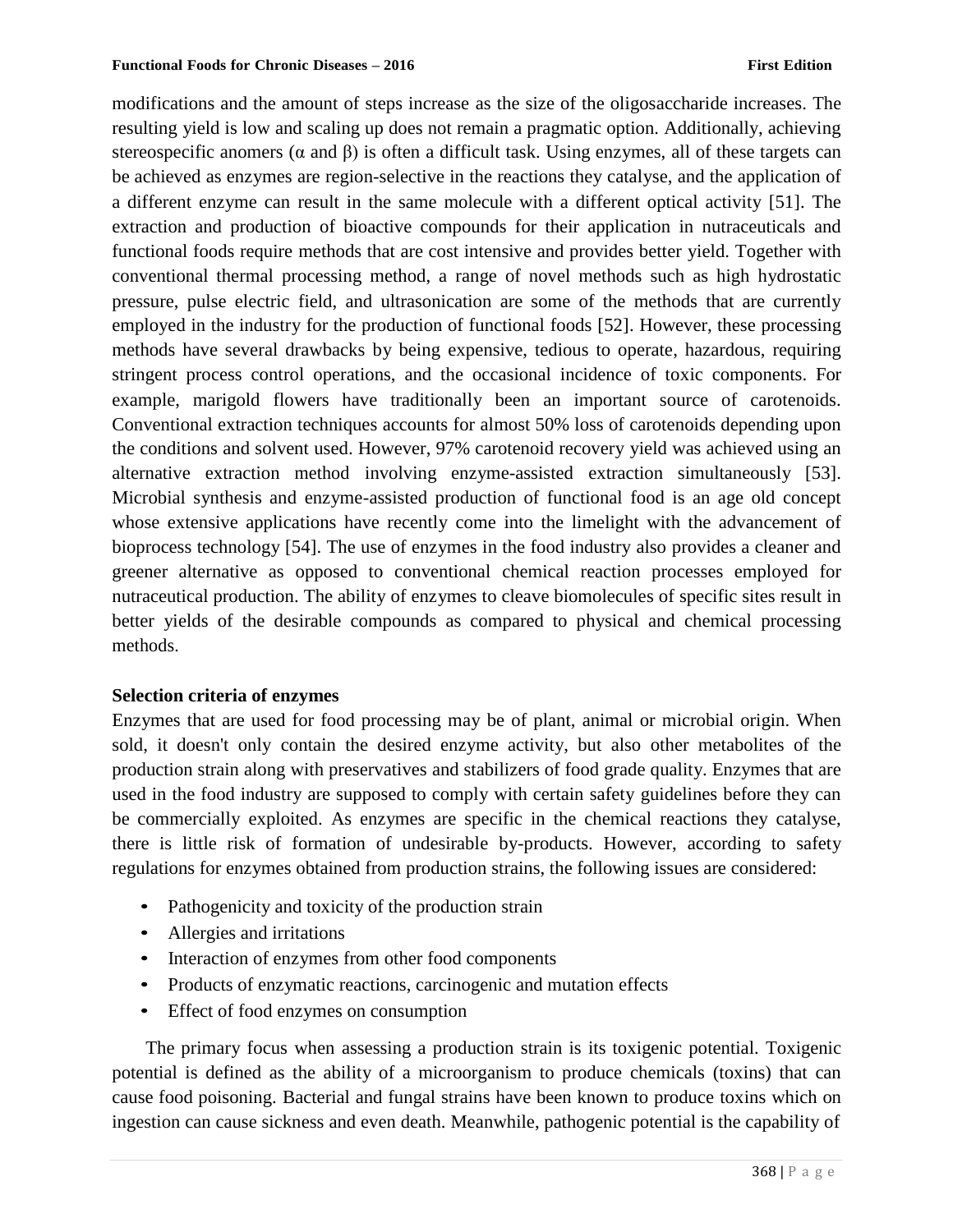a microbe to infect and cause disease. Pathogenic potential is not of major concern since the enzyme preparations rarely contain any viable microorganisms [55, 56].

In a commercial perspective, there are certain criteria that should be followed for the selection of enzyme for the food industry. Enzymes are capable of catalysis at lower temperatures and pH, making them an obvious choice over their corresponding chemical catalysts. Since so many enzymes fall in the GRAS category, making the right selection is a rather tedious process. Fortunately, enzyme catalysed reactions are so specific that the number of by-products produced to a bare minimum, eliminating the need to remove them at most times [57]. Another aspect that should be evaluated while enzyme selection is the over-all situations of the food or the beverage like pH, temperature, moisture content, reaction time necessary and other processing conditions. The performance of the enzyme in real time also needs to be assessed, as laboratory tests reveal very little in terms of changes in enzyme activity with minor operational fluctuations [58, 59]. The source of the enzyme also determines its operational efficiency. It is also necessary to study the side reactions of the enzymes as well. While fungal enzymes tend to be more active in acidic pH bacterial, yeast and animal sources show a higher activity in alkaline conditions. Furthermore, fungal proteases used in the baking industry also exhibit amylase activity [60, 61].

#### **Application of enzymes in food industry**

Foods from plant, animal and microbial sources available to us possess all essential compounds that could help in achieving the state of healthy well-being. However, the major disadvantage lies in the concentration of these ingredients in the foods of the daily diet. Also, the changing lifestyle and increasing health care cost have provided food for the thought for all major industries involved in food sector, to provide easy and natural alternatives to attain good health. Functional food is one major sector that is deriving attention. Food industries are making every possible effort to produce such foods that provide additional functionalities to our present diet. Currently, supermarkets are flooded with foods like prebiotics and probiotic products, functional meats, foods enriched with special oligosaccharides, dietary supplements, etc. that contain one or more ingredients that help control and deal with the problems of cardiovascular diseases, cancer, diseases of the gastrointestinal tracts, etc. These functional ingredients include flavonoids, catechins, lycopene, polyphenolic compounds, probiotic and prebiotic ingredients, glucosinolates, conjugated linoleic acids, plant sterols etc. that are used to enhance or modify probiotic and prebiotic foods, dietary fibres, bakery products, meat products, oils and dairy products like cheeses, etc. In the next section, some cases were discussed where enzymes are applied to produce functional food components and nutraceuticals. A summary of the role of enzymes in different functional food and nutraceutical industries have been mentioned in Table 1.

#### **Non-digestible oligosaccharides: a functional ingredient in prebiotic products**

Non-digestible oligosaccharides (NDOs) are low molecular weight carbohydrates of intermediate nature between simple sugars and polysaccharides that are used as functional ingredients in food products due to their important physiochemical and physiological properties [62]. Being non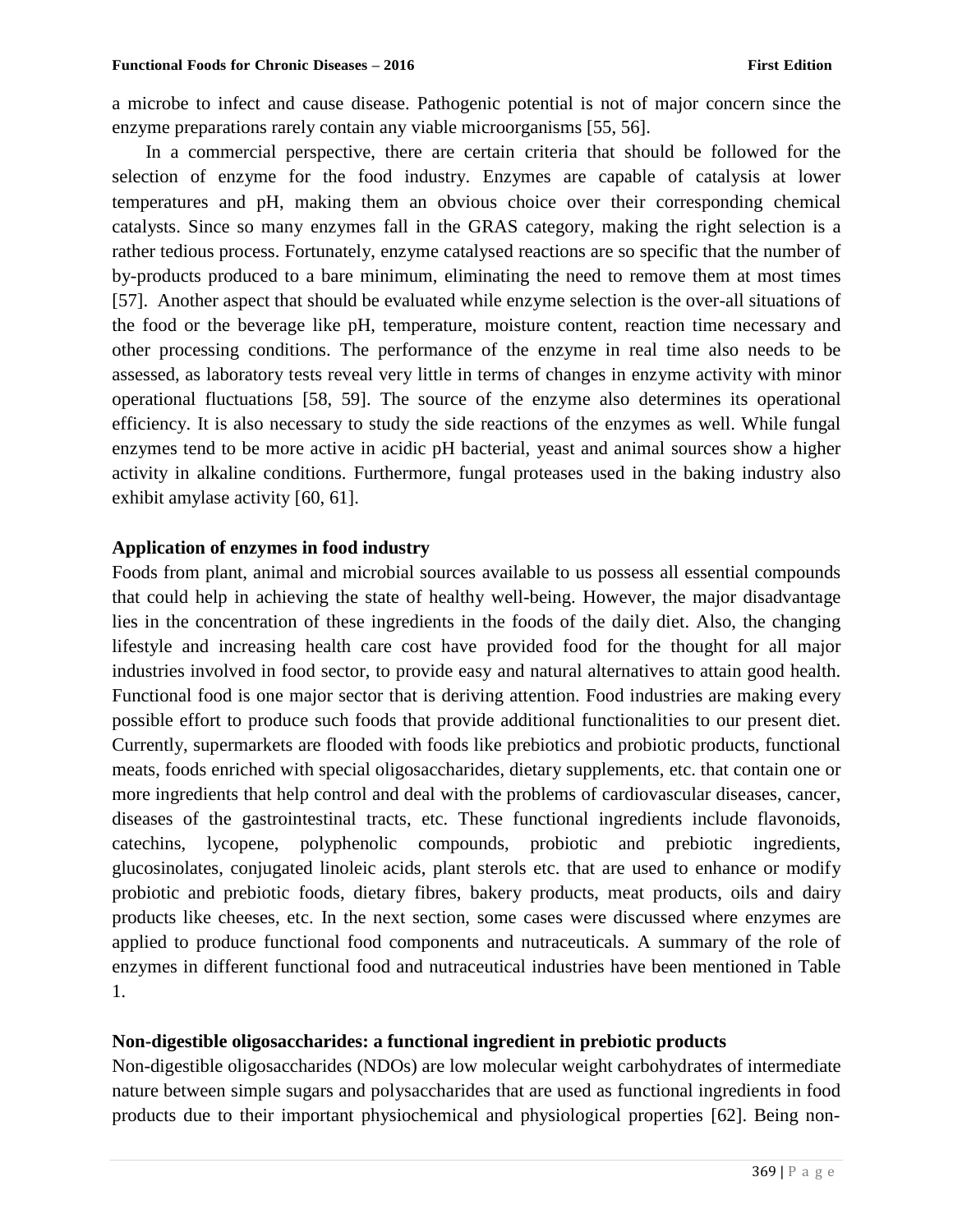digestible inside the human digestive tract, these oligosaccharides help stimulate the growth of healthy bacterial flora including *bifidobacterium* and *lactobacillus* inside the gut which eliminates harmful bacteria like *Escherichia coli* and *Clostridium spp.* [63, 64]. Increase in the population of host-friendly bacteria helps increase the availability of minerals, promotes absorption of ions like iron, magnesium, calcium and fermentation by these bacteria inside the gut helps to produce organic compounds that reduce the effects of lipids and cholesterol, thereby reducing the gastrointestinal infections which enhances the digestive health and improves the immune system, helping in weight loss [62, 65]. Non-digestible oligosaccdarides can be produced by either extraction from their natural sources like milk, honey, fruits and vegetables or by enzymatic or chemical synthesis from disaccharides. Examples of non-digestible oligosaccharides include fructooligosacchardies, galactooligosaccharides, lactosucrose, isomaltose, xylooligosaccharides, cyclodextrins, raffinose oligosaccharides, soybean oligosaccharides. All the NDOs except lactulose, raffinose, and soybean oligosaccharides, are industrially produced by enzymatic hydrolysis. Enzymes are used to produce two possible set of reactions of (a) transgalactosylsation of simple sugars or (b) controlled hydrolysis of polysaccharides to produce NDOs [62]. These enzymatic reactions can be tailored to produce individual or different oligosaccharides.

Fructose-oligosaccharides are one such group of non-digestible oligosaccharides that are used as functional ingredients in prebiotic food products and dietary fibers. These oligosaccharides are commercially produced either by transfructolysation of disaccharide sucrose by the enzyme β-fructofuranosidase or controlled enzymatic hydrolysis of inulin [62]. Other examples of non-digestible oligosaccharides include galactooligosaccharides, commercially produced from lactose by the action of β-galactosidase and isomaltose, a dissacharide produced by enzymatic rearrangement of glycosidic bonds in sucrose.

#### **3.1.1 Cereal derived ingredients**

Cereals offer a great source of functional foods and functional food ingredients like β-glucan, resistant starch and oligosaccharides. Cereals serve as fermentable substrates for the growth of probiotic microorganisms in the gastro intestinal tract. Also, as a source of oligosaccharides, they are used to extract prebiotic ingredients that could be used in the production of prebiotic products [67]. β-glucans and arabinoxylans are two very important dietary components that are extracted from cereals like oats, wheat, barley, etc. 1-3, 1-4 β-D-glucans commonly known as β-glucans consist of D-glucopyranose residues linked by β 1-4 glycosidic bonds. As dietary ingredients, they are used to fortify barley flour and enrich wheat flour to improve the consistency of the dough [69]. Consumption of a diet rich in β-glucans helps increase the peristalsis of the intestines and promote growth of healthy microflora. Β-glucans can be extracted from wheat, barley, oats, edible mushrooms, waste brewer's yeast, etc. by ultrasonic treatment [70, 71]. However, the final product is often contaminated with starch and several proteins. Thus enzymes like  $\alpha$ -amylase and protease and amyloglucosidase are used to remove these impurities from  $\beta$ glucans. In certain cases, enzymes like papin, α-amylase and protease are used to release βglucans into the reaction medium [71, 72].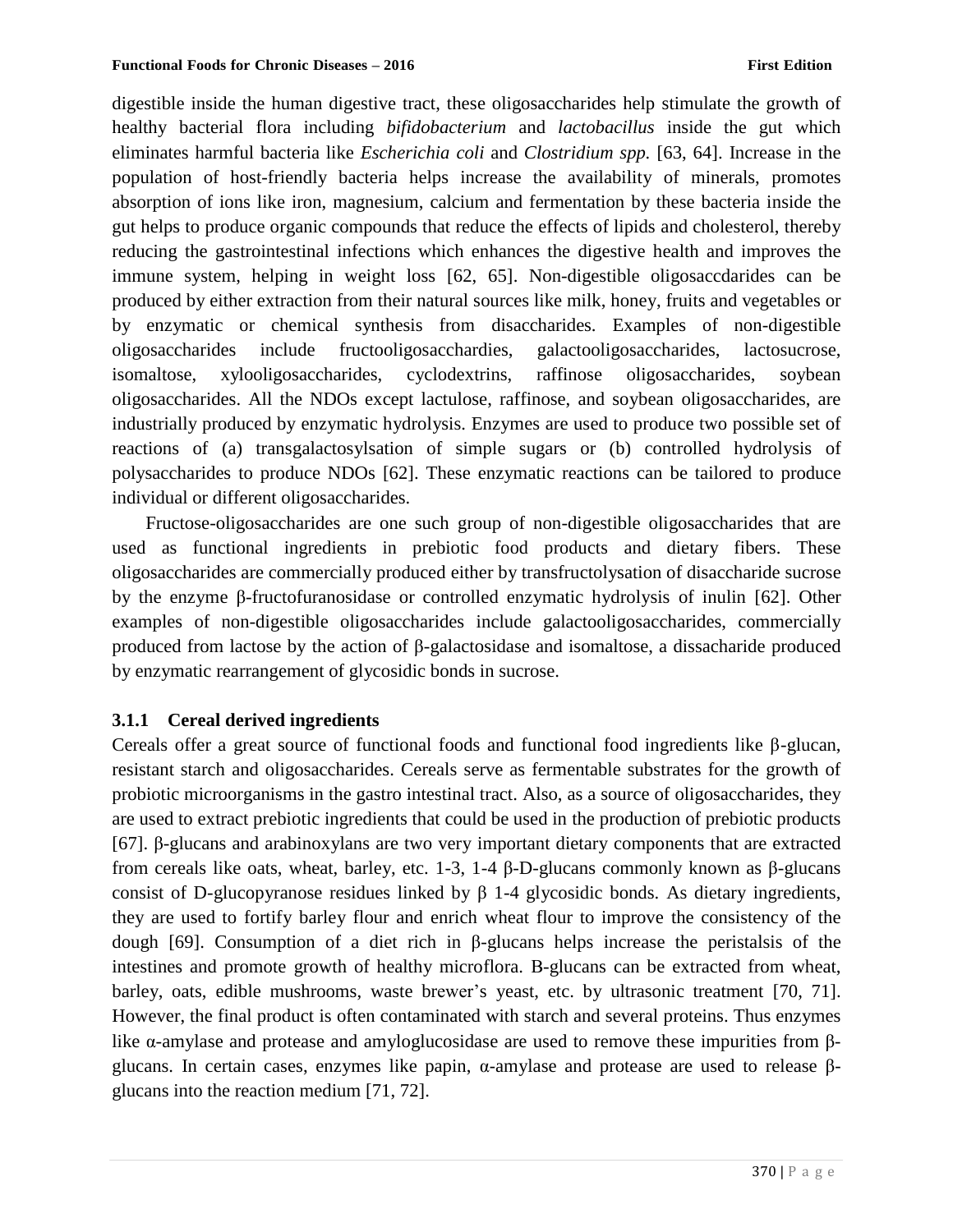In cereals, enzymes are also used to improve the bioavailability of micronutrients. In case of plant based foods, like wheat bran, cereals, pea, etc., phosphate is stored in the form of phytate in conjugation with certain salts of divalent cations like zinc. This restricts the availability of free zinc resulting in the deficiency of zinc. Deficiencies caused by these micronutrients result in poor growth, decreased immune function, and increased susceptibility to several infections and fetal abnormalities in pregnant women. Thus, bioavailability of these micronutrients can be improved by fermentation that causes the hydrolysis of this phytate to lower inositol phosphates and the release of low molecular weight organic acids that enhances iron and zinc absorption. Fermentation also improves protein quality and vitamin B content in these foods.

## **3.1.2 Dairy-based ingredients**

Milk is known to us a complete diet due to the presence of all essential nutrients and protein required for the human body. Considering this importance of milk and milk based products in our daily lives, functional food industry largely relies on dairy-based foods and ingredients. A wide range of products are available in supermarkets whose functionality has been enhanced by the addition of prebiotic and probiotic ingredients. As the name suggests, prebiotic products contain ingredients that are indigestible inside the human body and their intake enhances the growth of healthy microflora inside the gastrointestinal tract. Probiotic products on the contrary contain live microbial cultures present in a concentration that is harmless to the body but their intake increases the colonisation and growth of microorganisms like *Bifidibacterium* that in turn inhibits the growth of infections pathogens. They also help regulate the immune system against pathogenic microorganisms and regulate the release of vitamin B into the body [73]. These prebiotic ingredients can be extracted from cereals, meat, and dairy products.

Prebiotic ingredients can be carbohydrate based ingredients like oligosaccharides, lactosucrose, lactulose, lactitol or peptides that can be added to dairy products like milk based beverages, yogurts, desserts, etc. [74, 75]. Galacto-oligosaccaride for instance is used as a low calorie sweetener in fermented milk products. This ingredient is synthesised from βgalactosidase derived from microorganisms like *Arthrobacter sp, K. lactis, L. reuteri, Thermus sp.*, etc. [76]. With advancements in enzyme engineering technologies, the enzymes used range from crude enzymes to recombinant enzymes. One of the major sources of lactose used for the production of Galacto-oligosaccaride is the waste generated from cheese processing known as cheese whey. Cheese whey is ultrasonicated and treated with enzymes to produce whey permeates that later serve as a source to produce lactose derivatives like lactulose, lactitol, lactobionic acids, etc. [77]. These carbohydrate ingredients are added to baby formulas, yogurts, desserts, buttermilk, etc.

Milk being the source of proteins is also used to extract peptides that could be used to produce functional foods. These peptides are inactive inside the protein but can be isolated by enzymatic hydrolysis. These peptides exhibit properties of metal chelation, radical scavenging and inhibition of lipid peroxidases [75]. Such peptides known for their antioxidant properties have been isolated from milk, casein, whey proteins using trypsin, chymotrypsin, caseinate, etc. [75].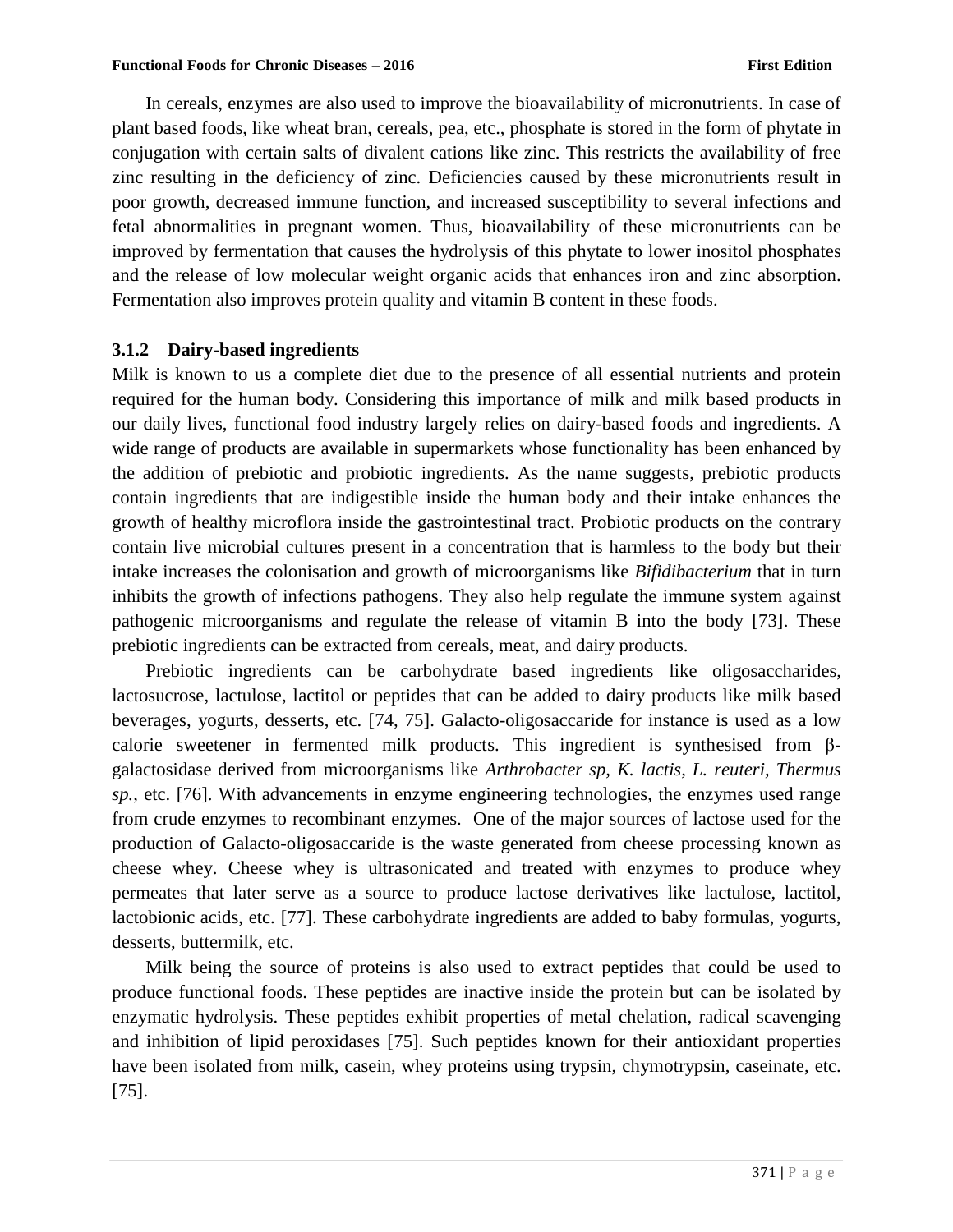## **3.1.3 Phytochemicals**

Fruits and vegetables are a reservoir of specialized compounds called phytochemicals that are non-nutritive and can strengthen the immunity and prevent the occurrence of diseases. For this reason, phytochemicals are important in the nutraceutical industry. Cold pressing, super critical fluid extraction, and solvent extraction are some industrially important methods used for the extraction of phytochemicals from different plant parts. Maceration enzymes play a key role in the skin softening of fruits such as grapes and citrus varieties that are used in fruit juice and wine production. Additionally, these enzymes also play a vital role in the extraction of different anthocyanin compounds. The application of macerating enzymes in process resulted in the increase in release of anthocyanins by 8% to 15% or more [78] in a study using Novozym<sup>®</sup>, a commercial lipase for obtaining acylated derivatives of polyphenols from jaboticaba peels [79].

Flavonoids are a group of compounds that impart color to flowers. They are also found in tomatoes and citrus fruits. They are of particular interest in the medical world due to their several therapeutic properties. Flavonoids have been known to exhibit anti-inflammatory activity, oestrogenic activity, enzyme inhibition, antimicrobial activity and antiallergic activity, and antioxidant activity [80]. Flavonoids contain rhamnose in their structure. The presence of rhamnose in flavonoids prevents the effective absorption. Treating flavonoid rich food with rhamnoside enzyme effectively removes the rhamnose from the rest of the molecule by enhancing its intestinal absorption [81, 82].

Carotenoids are the orange yellow pigment that gives colour to carrots and tomatoes among plants, and crustaceans among animals. Carotenoids have been identified to have anti-oxidative capabilities in addition to reducing the risk of cancer and macular degeneration. The enzymatic extraction of carotene protein can be achieved by the combined activity of pepsin, trypsin and papain [83]. Commercial enzymes that are commonly employed for caroteniod production from different sources include Viscozyme, Pectinex, neutrase, corolase, and HT-proteolytic [84]. A 2.5 fold increase was reported while using pancreatin for the extraction of lycopene from tomato skin [85]. Polysaccharide degrading enzymes like cellulase and hemicellulase along with pectinases have been used extracting several bioactive compounds such as volatile oils, lycopene, and capsaicin [86, 87]. Flax seed and hulls were used in a study to extract secoisolarciresinol, a lignin using cellulase [88].

# **3.1.4 Production of nutraceutical lipids**

Triglycerides are the main form of fat in our body and thus an important part of our diet. They are the end product of fat metabolism and some form of triglycerides are synthesised within the body. The nutritional value of triglycerols is determined not just by the length of the polymeric chain but also by the position of the fatty acids on glycerol. Medium chain fatty acids contain more nutritional value, as compared to long chain fatty acids, and are of more ease for digestion by pancreatic lipase and gastric lipase. The digestion of medium chain fatty acids release 8.3 kcal as compared to 9.0 kcal that result from long chain fatty acid degradation. Therefore, the synthesis of triglycerols with long chain fatty acids at sn-2 position and medium chain fatty acids at sn-1 and sn-3 positions is of nutritional and industrial importance. Specific acylation of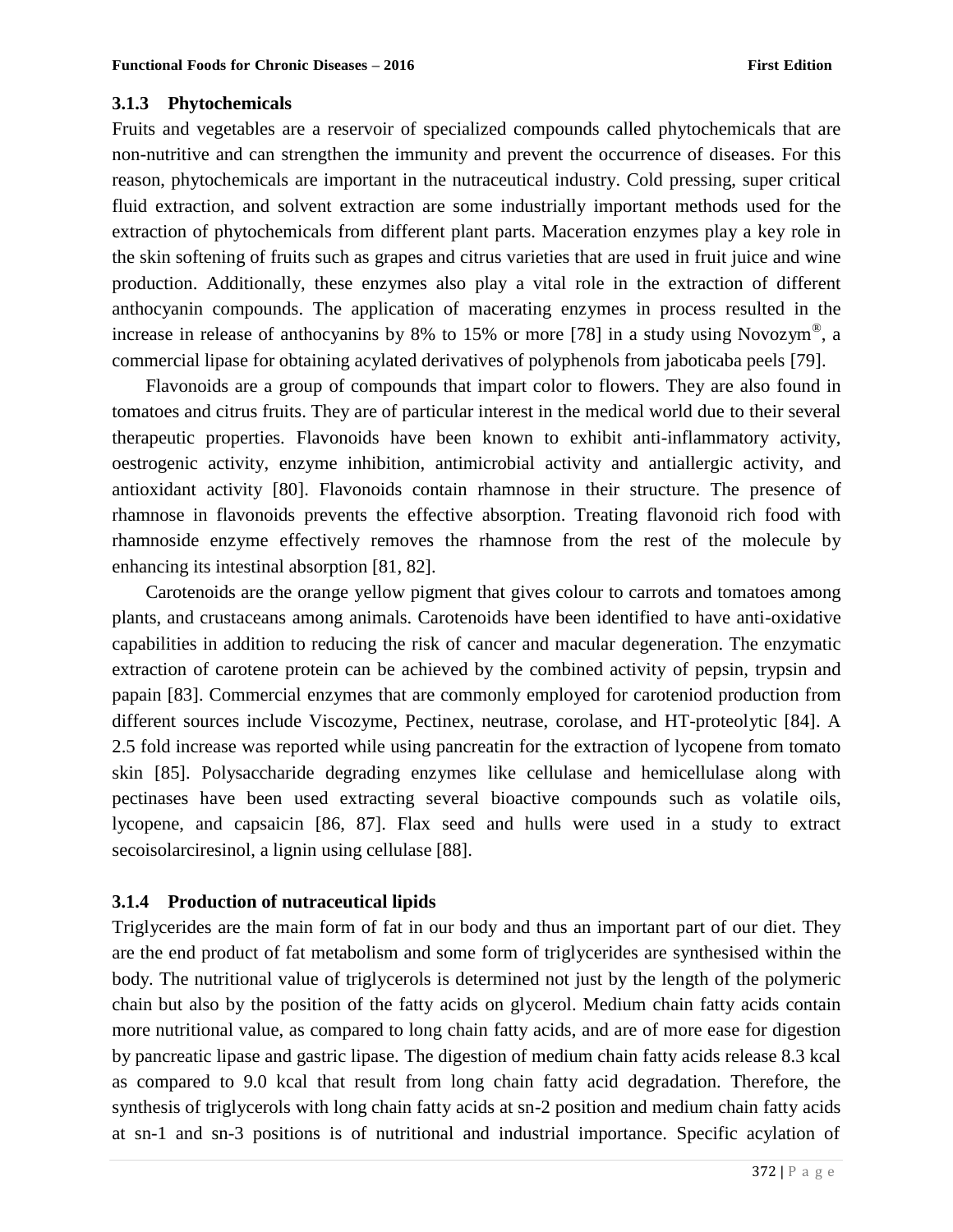molecular positions in triglycerols using chemical methods does not always result in favourable results. Therefore, lipases have come of great help in the inter esterification of the respective positions [89]. Lipozyme® RM IM is a commercial lipase that is used for the inter esterification for the production of low calorie structured lipids [90]. Studies have shown that the consumption of bioactive lipids is associated with the prevention or delay of cardiovascular disease, osteoporosis and immune disorders [91].

Long-chain omega-3 polyunsaturated fatty acids (LC n-3 PUFAs) have been widely used for the production of nutraceuticals and pharmaceuticals. They are particularly interesting in nutritional perspective due to the various health benefits associated with cardiovascular health, auto immune diseases, and neurological conditions. Lipases play a vital role in the processing and concentration of LC n-3 PUFAs from compounds of natural origin. Lipases are water soluble enzymes that hydrolyse ester bonds in water insoluble substrates like long chain fatty acids [92]. Another application of lipases includes the production of diacyl glycerol (DAG) and eicosapentaenoic acid (EPA) [93]. Studies have revealed that consumption of DAG, EPA and conjugated linoleic acid (CLA) result in the reduction of belly fat. DAG and CLA have been used to fight obesity. However, natural sources contain these two compounds in very less amounts. A patented method was developed which involves 1, 3-specific lipid catalysed esterification of free fatty acids obtained from hydrolysis of triglycerides to obtain high-purity DAG [94].

Polyunsaturated fatty acids are an important component of the cell membrane and are responsible for the maintenance of homeostatic cellular environment. Fish and fish oil supplements contain high concentrations of polyunsaturated fatty acids. Cheaper investment costs and lesser energy expense have promoted the use of enzymes in the extraction of PUFA. Omega-3-fatty acids have been extracted from salmon oil with a recovery of 77% using proteases. Alcalase, Neutrase, Protomex, and Flavourzyme are commercial proteases that are used for the extraction of PUFA from different fish varieties (tuna, salmon, etc.). Alcalase have been reported to be the best yield providing protease with regards to extraction of omega-3-fatty acids [95].

#### **3.1.5 Bioactive peptides**

Bioactive peptides that are derived from enzymatic hydrolysis of food sources have demonstrated great potential in the prevention of cardiovascular disease, inflammation, and cancer. Milk is a major source of bioactive peptides in our diet. Bioactive peptides may be formed in the intestine with the intake of milk due to the digestion of proteins. Bioactive peptides are also formed by microbial action in milk such as *Lactobacillus sp.* or by the application of proteases during processing [96]. Milk derived proteins are also a source of antioxidants. Although, they are inactive as part of the natural parent protein, enzymatic hydrolysis gives rise to peptide molecules that exhibit anti-oxidant properties. Radical scavenging, metal ion chelation and inhibition of lipid peroxidation are some of the properties showed by milk-derived peptides on release [97]. Most commonly used enzymes for the production of bioactive peptides from milk include pepsin, trypsin and chymotrypsin, which may be of bacterial or animal origin [98].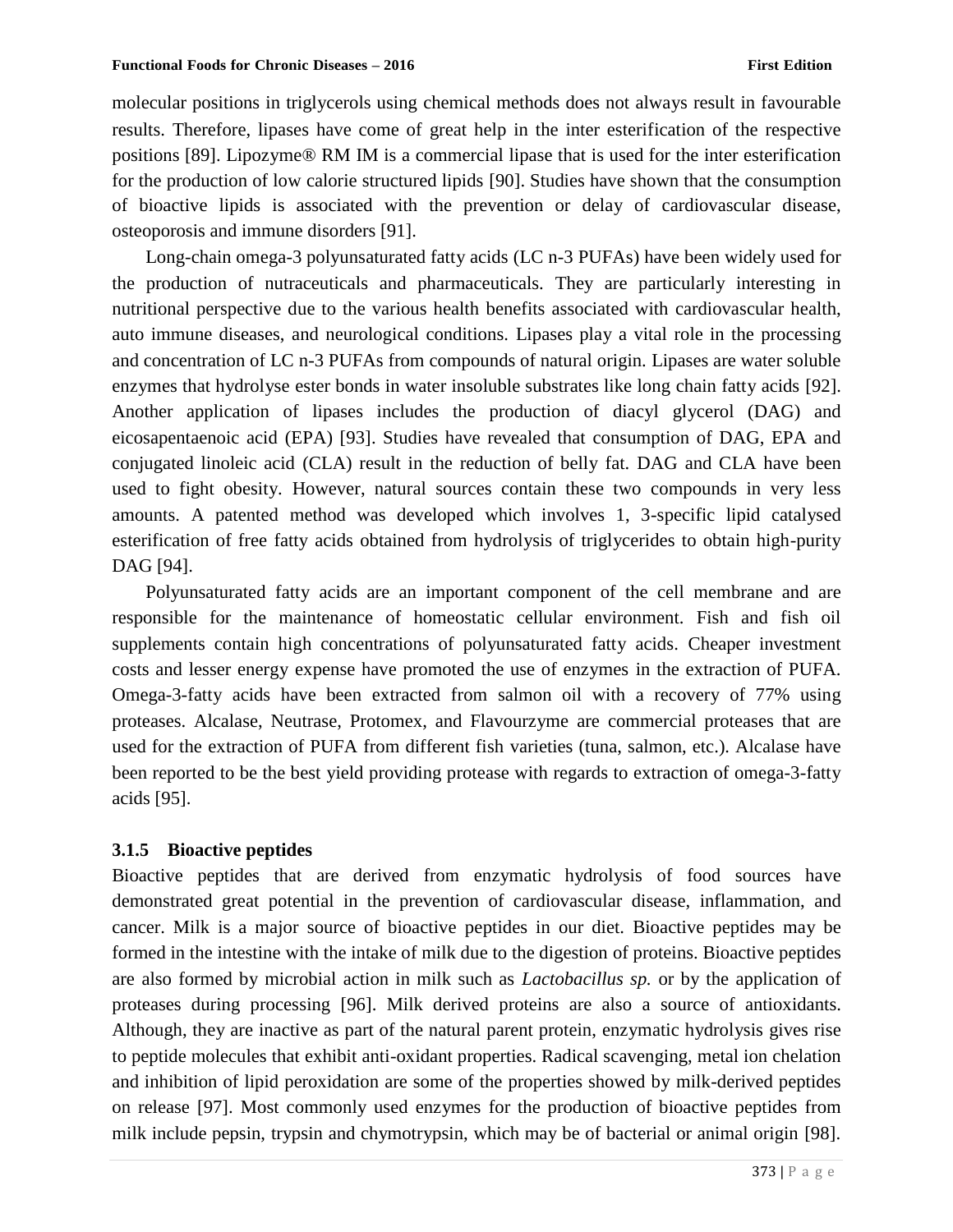#### **Functional Foods for Chronic Diseases – 2016 First Edition**

Fish can be an important source of bioactive peptide compounds besides polyunsaturated fatty acids, polysaccharides, vitamins, minerals and anti-oxidants. Bioactive peptides can be derived from fish by three methods: microbial fermentation, solvent extraction or enzymatic hydrolysis. The third method eliminates the need for organic solvents and the formation of toxic byproducts. Fish protein degradation products of pepsin, trypsin, alcalase, neutrase, papain, and  $\alpha$ chymotrypsin have been reported to exhibit anti-oxidative and antimicrobial activity [99].

# **3.1.6 Special protein hydrolysates**

Protein hydrolysates are defined as a mixture of aminoacids, oligopeptides and polypeptides produced by the partial hydrolysis. They are used for the preparation of dietary supplements for medical conditions that are caused by extreme protein deficiency, inability to digest proteins, allergic reactions on protein consumption, starvation, etc. Protein hydrolysates reinforced with cystiene has been used for the treatment of liver diseases. They have clinical applications and are used in treatment of phenyl ketonuria, Crohn's disease ulcerative colitis [100]. The hydrolysis of proteins involves the breakage of peptide bonds to release smaller molecules. Chemical hydrolysis of protein molecules result in the production of L-form amino acids which can be toxic in nature such as lysino-alanine. Production of protein hydrolysates using enzymes eliminates the formation of toxins and safeguards the nutritional properties [101]. Protein hydrolysates are prepared by the enzymatic treatment of mincemeat, defatted mince, soy protein, whey protein, and other protein rich sources [102]. Flavourzyme Type A, Protamex, Neutrase, and Alcalase the major enzymes used in the production of protein hydrolysates from different sources [103]. Protein hydrolysates are used to prepare carbohydrate protein supplements that help athletes for post exercise muscle glycogen recovery [104]. Protein hydrolysates produced by enzymatic treatment of fish and shrimp waste has been reported to have 54.67–55.93% and 39.27–38.32% of essential amino acids and flavour amino acids making it a valuable savoury agent [105].

#### **3.1.7 Anti-oxidant peptides**

Enzymes have been employed to isolate substances with antioxidant properties. Peptides produced by the hydrolysis of plant derived sources such as soy, rapeseed, wheat, sunflower, and barley have been known to possess antioxidant properties. Chymotrypsin and Flavouzyme mediated digestion of plant proteins release peptides with antioxidant potential. However, uncontrolled digestion using papain can have a detrimental effect on the antioxidant property of the molecule. Soy protein isolates possess high antioxidant capabilities. Although it does not affect lipid oxidation, it reduces the formation of conjugated diene, a secondary metabolite formed during lipid oxidation. Low molecular weight soy protein hydrolysate molecules can be extracted by ultrafiltration methods. These molecular fractions have been reported to exhibit maximum antioxidant activity [106]. Bioactive peptides are produced by enzyme-mediated hydrolysis in batch reactors. The application of hydrolytic enzymes has shown great promise in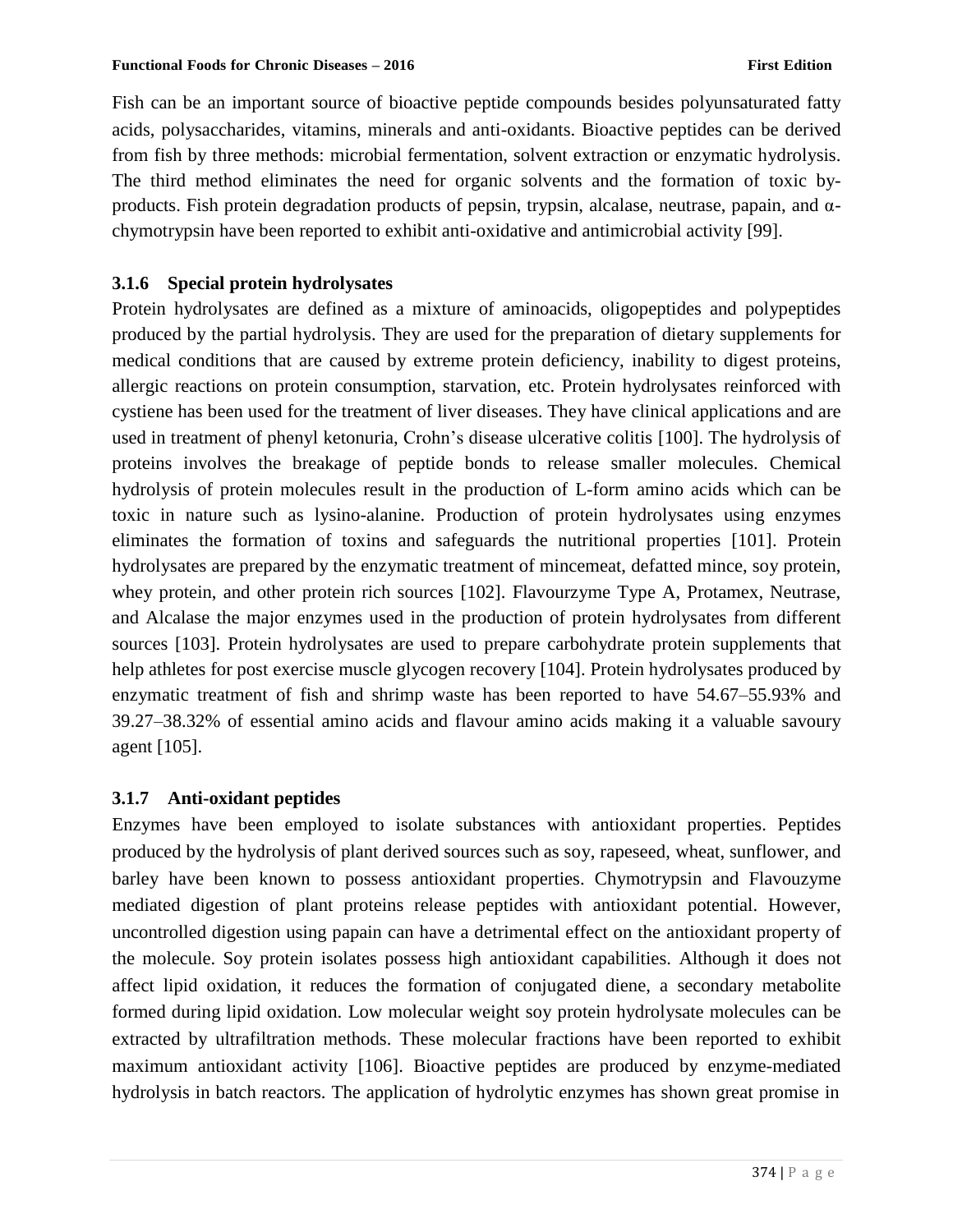extracting secondary metabolites from plants as well as preserving the bioactive properties of the peptides [107].

| Principle<br><b>Enzyme</b> | <b>Enzyme activity</b>                                                                                      | <b>Industrial</b><br><b>Application</b>                          | Reference         |
|----------------------------|-------------------------------------------------------------------------------------------------------------|------------------------------------------------------------------|-------------------|
| $\alpha$ -amylase          | Cleaves $\alpha$ -1,4 linkages found in<br>starch to yield glucose and maltose                              | Cereal, Beverages,<br>Sugar, Bakery                              | $[108]$           |
| Cellulase                  | Hydrolyses 1, 4-beta-D-glycosidic<br>linkages in cellulose to release<br>glucose                            | Bakery, Sugar,<br>Prebiotics                                     | [109]             |
| Mannanase                  | Catalyzes the hydrolysis of terminal,<br>non-reducing $\beta$ -D-mannose residues<br>in beta-D-mannosides   | Bakery, Sugar,<br>Prebiotics                                     | [109]             |
| Xylanase                   | Degrades the<br>linear polysaccharide $\beta$ -1,4-<br>xylan into xylose                                    | Prebiotics, Probiotics,<br><b>Bakery</b>                         | [110]             |
| Lactase                    | Converts the disaccharide lactose in<br>to component glucose and galactose                                  | Dairy, Beverage                                                  | [55, 111,<br>112] |
| Transglutaminase           | Catalyzes the cross linking peptide<br>bond formation between two<br>different protein molecules            | Dairy, Bakery, Meat,<br>Improved the shelf life<br>of vegetables | $[113 - 115]$     |
| $\beta$ -amylase           | Hydrolyses $\beta$ -1, 4 glycosidic<br>linkages in starch from non-reducing<br>ends giving rise to maltose. | Bakery, Beverage                                                 | [116]             |
| Pectinase                  | Breaks down pectin, a<br>polysaccharide in plant cell wall                                                  | Food and Beverage                                                | [111]             |
| Lipase                     | Catalyzes the hydrolysis of fats                                                                            | Food, Beverage,<br>Prebiotics,<br>Pharmaceutical                 | $[92]$            |
| Rhamnosidase               | Hydrolyses the terminal rhamnose<br>residues in rhamnosides                                                 | Food and Beverage,<br>Prebiotics                                 | [81, 82]          |
| Protease                   | Proteolysis, protein catabolism,<br>hydrolysis of peptide bonds                                             | Dairy, meat,<br>nutraceutical,<br>prebiotics                     | [96, 117]         |

|  | Table 1. List of commercial enzymes that are used in functional food industry |  |  |  |  |  |
|--|-------------------------------------------------------------------------------|--|--|--|--|--|
|  |                                                                               |  |  |  |  |  |

# **Limitation of using enzymes**

Enzymes are highly sensitive to the ambient physical and chemical conditions, making them susceptible to denaturation. Slight changes in pH or temperature can cause a decreased activity. Enzyme activity can be inhibited by the presence of other compounds or an increased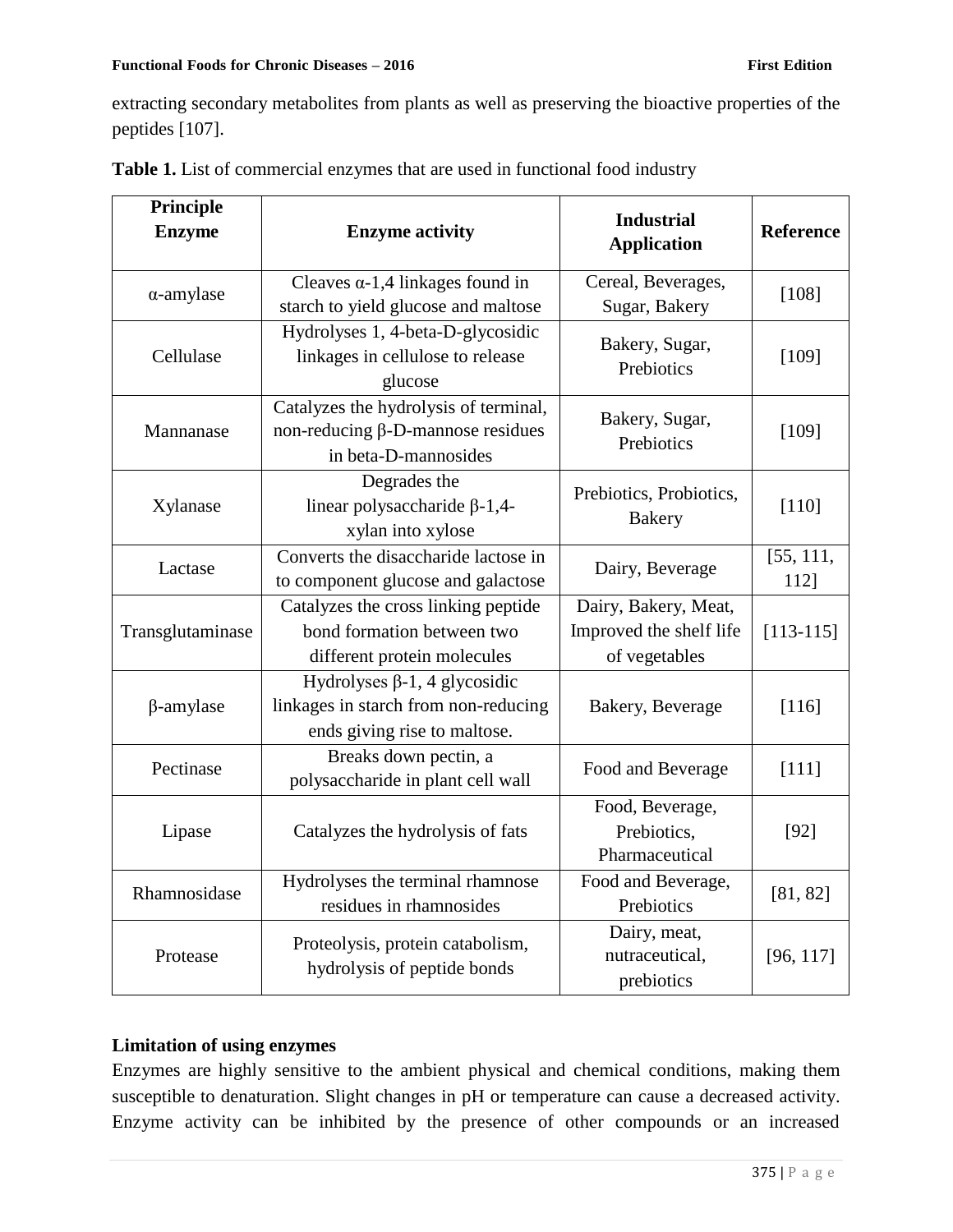concentration of the substrate. This calls for stringent process control measures. The cost of enzymes can be high since its isolation and purification is a cost intensive process. Therefore, robust enzymes in reusable forms will be of great advantage. Genetic engineering and recombinant DNA technology have paved way to creating thermostable enzymes that can exhibit optimum activity in acidic as well as alkaline conditions. Biocatalytic membrane bioreactors have been used for commercial nutraceutical production for the past few decades. Membrane reactors score over physical processing methods that are generally employed in the manufacture of bioactive compounds owing to several advantages *viz.* elimination of heat in separation and concentration process, smaller, flexible equipment which is easier to scale up, low operating costs, minimal energy consumption, high quality products and co-products. Biocatalyst membranes are prepared by incorporating enzymes or cells in a well-defined physical and geometrical region such as the lumen or shell zone and immobilizing them on the surface of the membrane or within the membrane matrix. Enzyme immobilization onto a matrix does not result in any reduction of activity and imparts significant macromolecular stability [118]. Immobilization on nanoparticles such as modified iron oxide magnetic nanoparticles have shown to increase enzyme's activity and stability [119].

## **SUMMARY**

- $\triangleright$  Functional foods are the foods that can be consumed as part of a normal diet and provide with demonstrated physiological benefits and avert the risks of certain chronic diseases, thereby making them different from conventional foods.
- $\triangleright$  Nutraceuticals are the concentrated form of a certain bioactive compound isolated from normal food offered in medicinal form, that is not food-like in nature, which when consumed imparts enhanced health benefits.
- Laws furnished for the manufacture of dietary supplements hold the FDA accountable for new ingredients in these supplements and the manufacturers have been given the responsibility of making sure that the product is market safe. This is contrary to the rules laid down for the release and marketing of a drug where the rules are more stringent.
- $\triangleright$  Consumption of functional foods and nutraceuticals has immense health benefits such as lowering the risk of cardiovascular diseases, stroke, hypertension, and diabetes. Global malnutrition can be addressed and solved by supplementation and fortification of the available diet with important micronutrients.
- Enzymes play important roles in the production, extraction, concentration and fortification of food and applied throughout the food industry. Enzyme assisted processes also result in a higher yield of product compared to conventional methods.
- $\triangleright$  Enzymes are sensitive to pH and temperature changes and may exhibit decreased activity in the increased substrate concentration or any other compound. However, the application of genetic engineering has resulted in robust enzymes that show optimum activity even in adverse conditions. Furthermore, biocatalytic membrane reactors and immobilisation of enzymes on nanoparticles has opened doors to the reusable enzyme technology.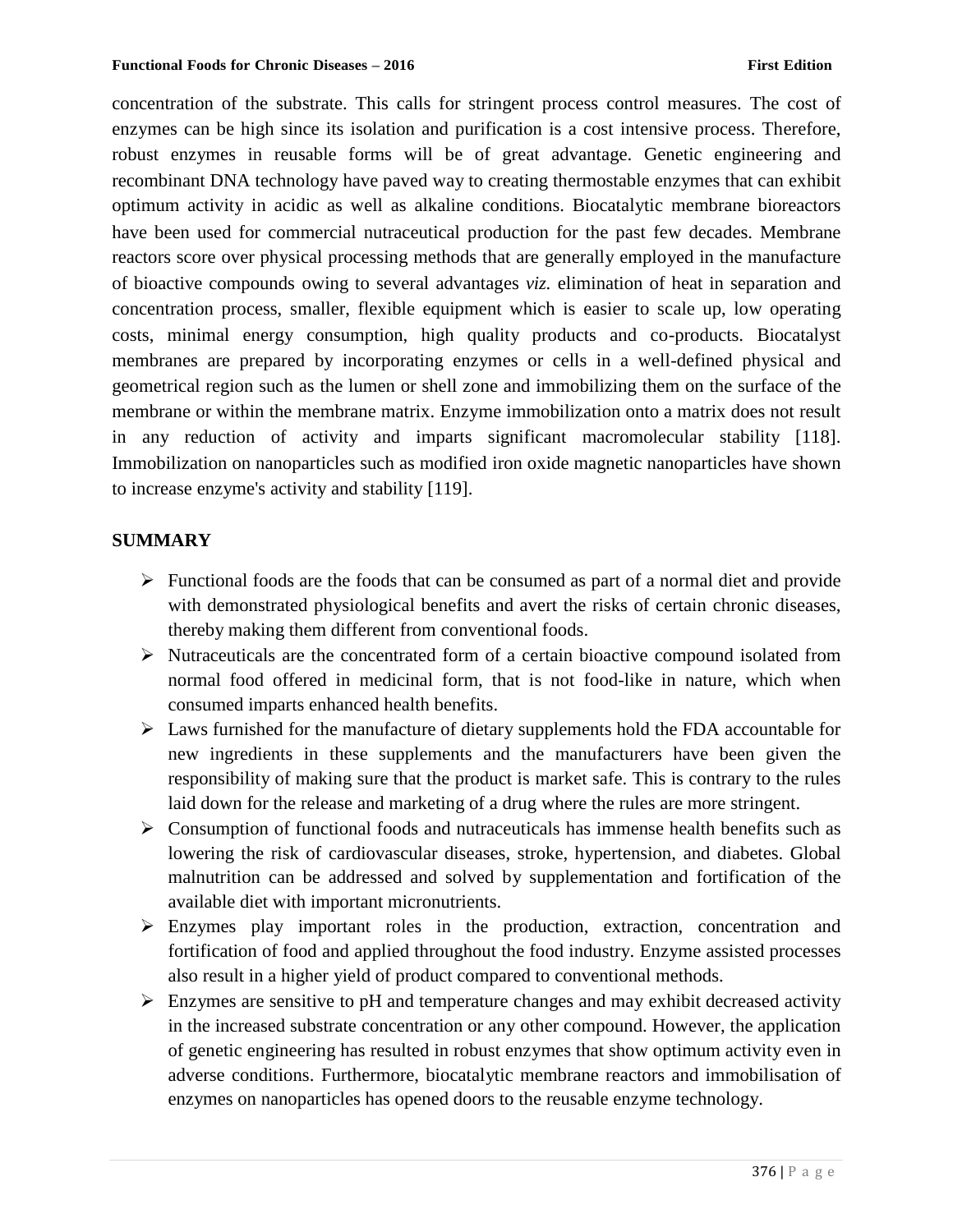# **TEST QUESTIONS**

- 1. Nutraceuticals and functional foods are different in the fact that:
	- a. They provide demonstrated physiological benefits and reduce the risk of chronic diseases
	- b. They provide essentials nutrients and minerals to the body that cannot be achieved by following a normal diet
	- **c. Nutraceuticals are offered in medicinal form while functional foods appear to be like normal food**
	- d. They can be consumed as part of a normal diet
- 2. Japan was the first country to implement laws on the production and consumption of nutraceuticals and functional foods. What is its equivalent in the United States and when did it come into being?
	- a. Food and Specialised Health Uses Act (FOSHU) of 1994
	- b. Dietary Supplement Nutrition and Education Act (DSNEA) of 1984
	- c. Dietary Specialised Health and Education Act (DSHEA) of 1992
	- **d. Dietary Supplement Health and Education Act (DSHEA) of 1994**
- 3. Enzymes are valuable assets for the production of functional foods and nutraceuticals because:
	- **a. They are highly specific in the reactions they catalyse**
	- b. They are proteinaceous in nature
	- c. They act upon a wide range of substrates
	- d. They are inexpensive and can be obtained easily
- 4. One of the following can be quoted as a selection criterion for enzymes used in food processing
	- a. Enzyme reaction rate
	- b. Co-products formed
	- c. Availability of enzyme
	- **d. Origin of the enzyme**
- 5. The following functional food ingredients are produced by employing enzymes except:
	- a. Protein Hydrolysate
	- b. Prebiotics
	- c. Probiotics
	- **d. Prolactin**

# **REFERENCES**

1. Granato D, Branco GF, Nazzaro F, Cruz AG, Faria JA. Functional foods and nondairy probiotic food development: trends, concepts, and products. Comprehensive reviews in food science and food safety. 2010;9(3):292-302.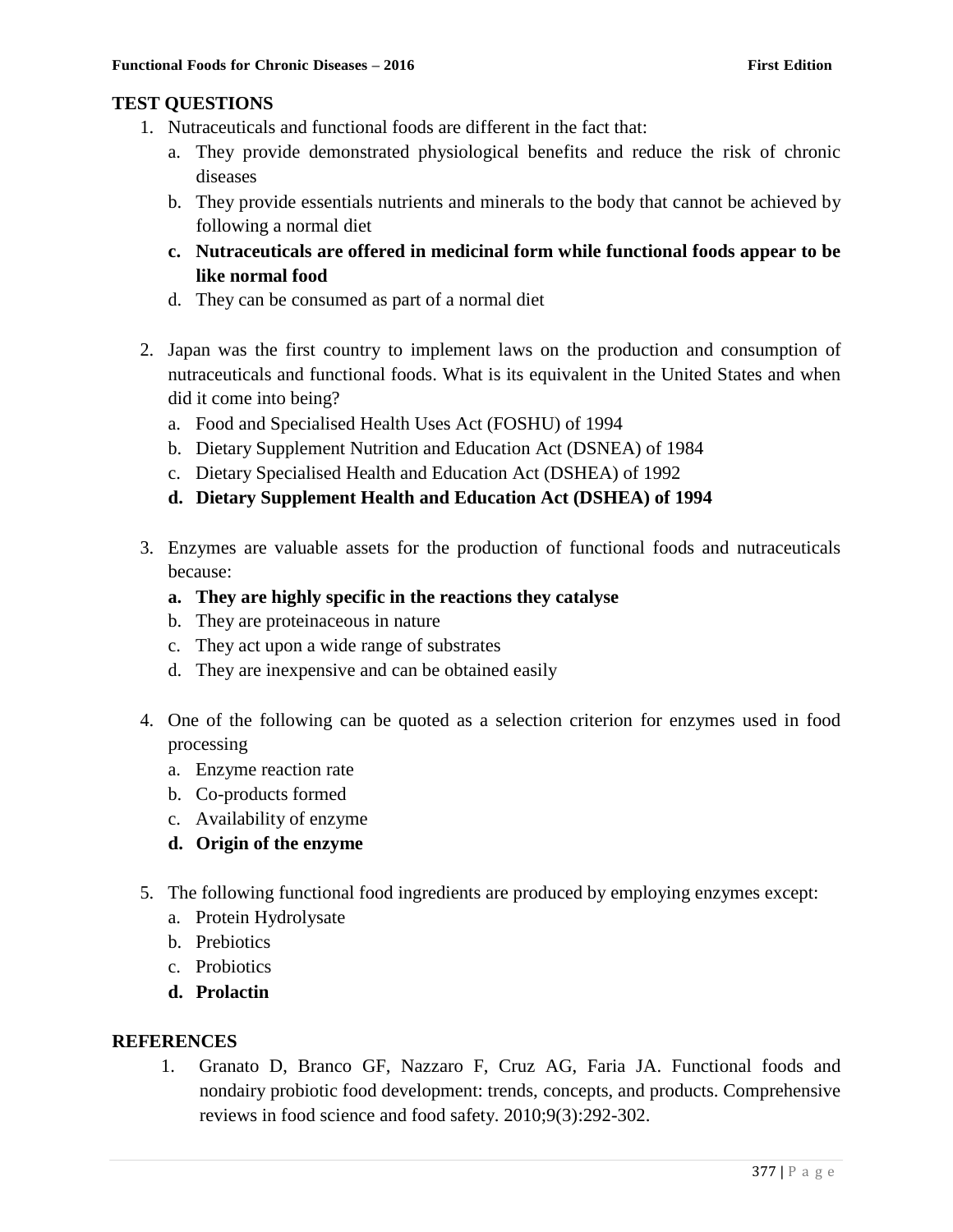- 2. Verbeke W. Consumer acceptance of functional foods: socio-demographic, cognitive and attitudinal determinants. Food quality and preference. 2005;16(1):45-57.
- 3. Kalra E. Nutraceutical-definition and introduction. AAPS PharmSci. 2003;5(3):27-8.
- 4. El Sohaimy S. Functional foods and nutraceuticals-modern approach to food science. World Applied Sciences Journal. 2012;20(5):691-708.
- 5. Espín JC, García-Conesa MT, Tomás-Barberán FA. Nutraceuticals: Facts and fiction. Phytochemistry. 2007;68(22–24):2986-3008.
- 6. Bernal J, Mendiola JA, Ibáñez E, Cifuentes A. Advanced analysis of nutraceuticals. Journal of Pharmaceutical and Biomedical Analysis. 2011;55(4):758-74.
- 7. Burdock GA, Carabin IG, Griffiths JC. The importance of GRAS to the functional food and nutraceutical industries. Toxicology. 2006;221(1):17-27.
- 8. Food U, Administration D. Dietary supplement health and education act of 1994. December. 1995;1.
- 9. Subbiah MTR. Nutrigenetics and nutraceuticals: the next wave riding on personalized medicine. Translational Research. 2007;149(2):55-61.
- 10. Anderson JW, Baird P, Davis RH, Ferreri S, Knudtson M, Koraym A, et al. Health benefits of dietary fiber2009 2009-04-01 00:00:00. 188-205 p.
- 11. Shahidi F. Functional Foods: Their Role in Health Promotion and Disease Prevention. Journal of Food Science. 2004;69(5):R146-R9.
- 12. Kritchevsky D, Chen SC. Phytosterols—health benefits and potential concerns: a review. Nutrition Research. 2005;25(5):413-28.
- 13. Omar N. Malnutrition in older adults: a comparative study of factors affecting malnutrition across care settings in the UK and Malaysia: University of Surrey; 2015.
- 14. Allen LH. Interventions for Micronutrient Deficiency Control in Developing Countries: Past, Present and Future. The Journal of Nutrition. 2003;133(11):3875S-8S.
- 15. Hambidge M. Human Zinc Deficiency. The Journal of Nutrition. 2000;130(5):1344S-9S.
- 16. Kerns JC, Arundel C, Chawla LS. Thiamin Deficiency in People with Obesity. Advances in Nutrition: An International Review Journal. 2015;6(2):147-53.
- 17. Bhandari S, Banjara MR. Micronutrients Deficiency, a Hidden Hunger in Nepal: Prevalence, Causes, Consequences, and Solutions. International Scholarly Research Notices. 2015;2015:9.
- 18. Graham JM, Haskell MJ, Pandey P, Shrestha RK, Brown KH, Allen LH. Supplementation with iron and riboflavin enhances dark adaptation response to vitamin A–fortified rice in iron-deficient, pregnant, nightblind Nepali women. The American journal of clinical nutrition. 2007;85(5):1375-84.
- 19. Hurrell RF. Preventing Iron Deficiency through Food Fortification1997 1997-06-01 00:00:00. 210-22 p.
- 20. Vasconcelos M, Datta K, Oliva N, Khalekuzzaman M, Torrizo L, Krishnan S, et al. Enhanced iron and zinc accumulation in transgenic rice with the ferritin gene. Plant Science. 2003;164(3):371-8.
- 21. Roberfroid M. Global view on functional foods: European perspectives. British Journal of Nutrition. 2002;88(S2):S133-S8.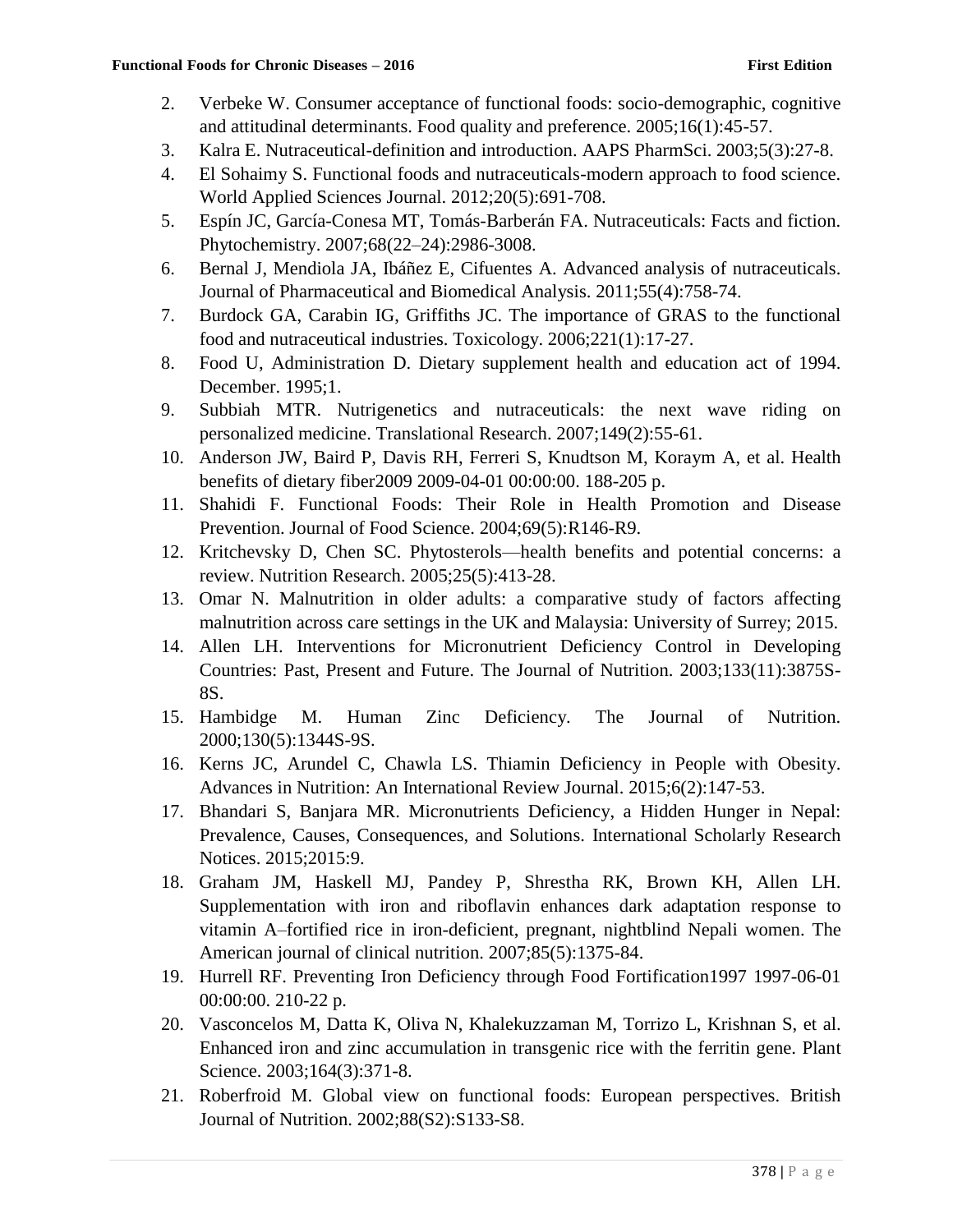- 22. Hasler CM. Functional foods: their role in disease prevention and health promotion. Food Technology-Champaign Then Chicago-. 1998;52:63-147.
- 23. Rajasekaran A, Kalaivani M. Designer foods and their benefits: A review. J Food Sci Technol. 2013;50(1):1-16.
- 24. HSU FC, Wirtz M, Heppel SC, Bogs J, Krämer U, Khan MS, et al. Generation of Se-fortified broccoli as functional food: impact of Se fertilization on S metabolism. Plant, cell & environment. 2011;34(2):192-207.
- 25. Chauhan B, Kumar G, Kalam N, Ansari SH. Current concepts and prospects of herbal nutraceutical: A review. Journal of advanced pharmaceutical technology & research. 2013;4(1):4.
- 26. Prabu SL, Suriyaprakash T, Dinesh K, Suresh K, Ragavendran T. Nutraceuticals: A review. Elixir Pharmacy. 2012;46:8372-77.
- 27. Jain N, Ramawat KG. Nutraceuticals and Antioxidants in Prevention of Diseases. Natural Products: Springer; 2013. p. 2559-80.
- 28. Sarin R, Sharma M, Singh R, Kumar S. Nutraceuticals: A review. Internat Res J Pharm. 2012;3:95-9.
- 29. Wu S, Qi W, Li T, Lu D, Su R, He Z. Simultaneous production of multi-functional peptides by pancreatic hydrolysis of bovine casein in an enzymatic membrane reactor via combinational chromatography. Food Chemistry. 2013;141(3):2944-51.
- 30. Ottens M, Chilamkurthi S. 4 Advances in process chromatography and applications in the food, beverage and nutraceutical industries. In: Rizvi SSH, editor. Separation, Extraction and Concentration Processes in the Food, Beverage and Nutraceutical Industries: Woodhead Publishing; 2013. p. 109-47.
- 31. Tahergorabi R, Matak KE, Jaczynski J. Fish protein isolate: Development of functional foods with nutraceutical ingredients. Journal of Functional Foods. (0).
- 32. Kim S-K, Wijesekara I. Development and biological activities of marine-derived bioactive peptides: A review. Journal of Functional Foods. 2010;2(1):1-9.
- 33. Sashiwa H, Fujishima S, Yamano N, Kawasaki N, Nakayama A, Muraki E, et al. Production of N-acetyl-d-glucosamine from α-chitin by crude enzymes from Aeromonas hydrophila H-2330. Carbohydrate Research. 2002;337(8):761-3.
- 34. Concha Olmos J, Zúñiga Hansen ME. Enzymatic depolymerization of sugar beet pulp: Production and characterization of pectin and pectic-oligosaccharides as a potential source for functional carbohydrates. Chemical Engineering Journal. 2012;192(0):29-36.
- 35. Gänzle MG. Enzymatic synthesis of galacto-oligosaccharides and other lactose derivatives (hetero-oligosaccharides) from lactose. International Dairy Journal. 2012;22(2):116-22.
- 36. Szuhaj BF. Lecithins: sources, manufacture & uses: The American Oil Chemists Society; 1989.
- 37. Ferruzzi MG, Green RJ. Analysis of catechins from milk–tea beverages by enzyme assisted extraction followed by high performance liquid chromatography. Food Chemistry. 2006;99(3):484-91.
- 38. Baeza-Jiménez R, López-Martínez LX, Otero C, Kim I-H, García HS. Enzymecatalysed hydrolysis of phosphatidylcholine for the production of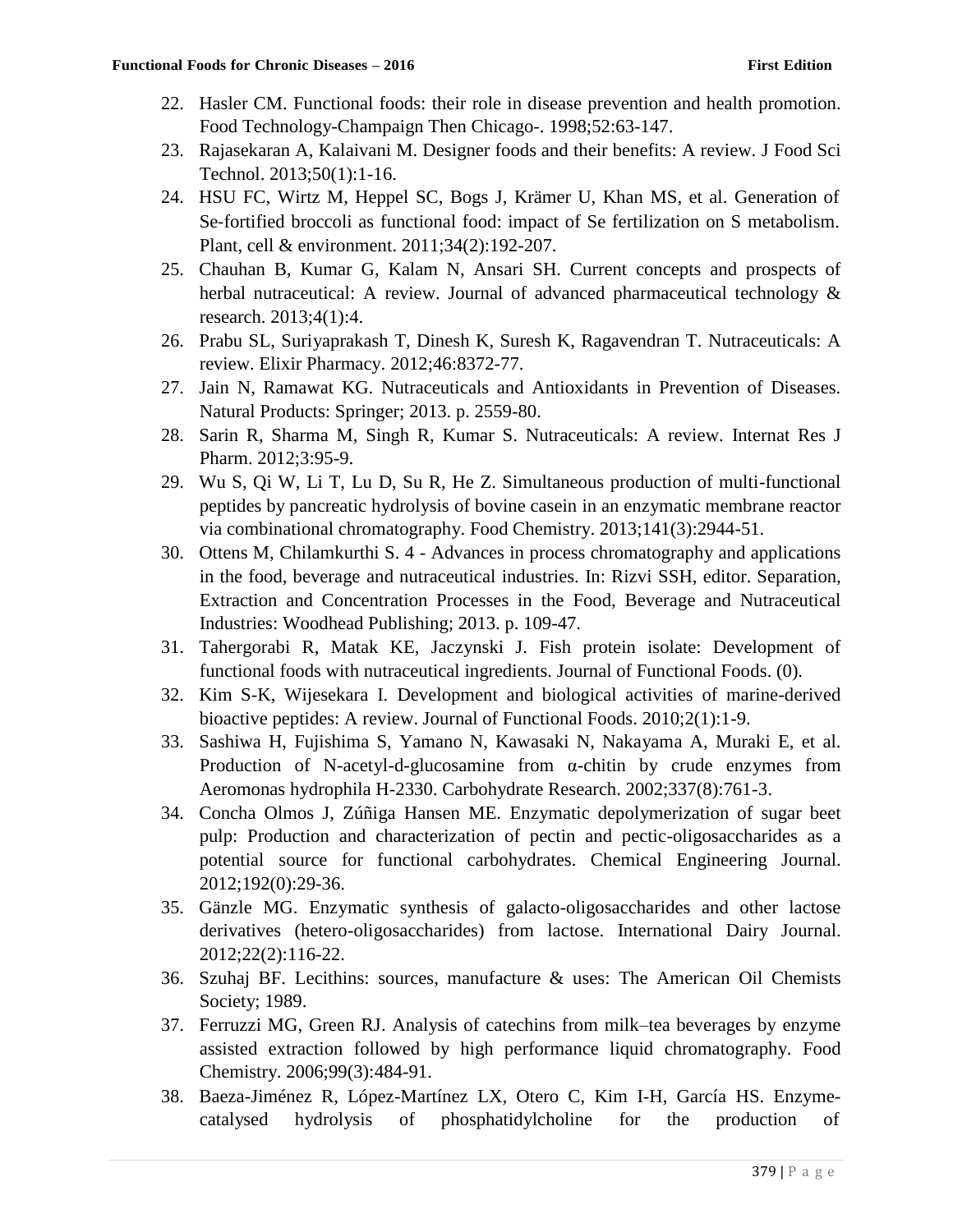lysophosphatidylcholine. Journal of Chemical Technology & Biotechnology. 2013;88(10):1859-63.

- 39. Jiang X, Chang M, Wang X, Jin Q, Wang X. Effect of ultrasound treatment on oil recovery from soybean gum by using phospholipase C. Journal of Cleaner Production. 2014;69(0):237-42.
- 40. Wijesinghe WAJP, Jeon Y-J. Enzyme-assistant extraction (EAE) of bioactive components: A useful approach for recovery of industrially important metabolites from seaweeds: A review. Fitoterapia. 2012;83(1):6-12.
- 41. Radenkovs V, Klava D, Krasnova I, Juhnevica-Radenkova K, editors. Application of enzymatic treatment to improve the concentration of bioactive compounds and antioxidant potential of wheat and rye bran. 9th Baltic Conference on Food Science and Technology" Food for Consumer Well-Being" FOODBALT 2014, Jelgava, Latvia, 8-9 May, 2014; 2014: Latvia University of Agriculture, Faculty of Food Technology.
- 42. Liu T, Zhao Y, Wang X, Li X, Yan Y. A novel oriented immobilized lipase on magnetic nanoparticles in reverse micelles system and its application in the enrichment of polyunsaturated fatty acids. Bioresource Technology. 2013;132(0):99- 102.
- 43. Schneider K, DiNovi M, Baines J, Schlatter J. Phytosterols, phytostanols and their esters. Safety evaluation of certain food additives. 2009:117.
- 44. Panpipat W, Xu X, Guo Z. Towards a commercially potential process: Enzymatic recovery of phytosterols from plant oil deodoriser distillates mixture. Process Biochemistry. 2012;47(8):1256-62.
- 45. Naidu M, Kumar PVS, Shyamala BN, Sulochanamma G, Prakash M, Thakur MS. Enzyme-Assisted Process for Production of Superior Quality Vanilla Extracts from Green Vanilla Pods Using Tea Leaf Enzymes. Food Bioprocess Technol. 2012;5(2):527-32.
- 46. Napolitano A, Lanzuise S, Ruocco M, Arlotti G, Ranieri R, Knutsen SH, et al. Treatment of Cereal Products with a Tailored Preparation of Trichoderma Enzymes Increases the Amount of Soluble Dietary Fiber. Journal of Agricultural and Food Chemistry. 2006;54(20):7863-9.
- 47. Lee J-H, Talcott ST. Fruit maturity and juice extraction influences ellagic acid derivatives and other antioxidant polyphenolics in muscadine grapes. Journal of Agricultural and Food Chemistry. 2004;52(2):361-6.
- 48. Kim SY, Park PS, Rhee KC. Functional properties of proteolytic enzyme modified soy protein isolate. Journal of Agricultural and Food Chemistry. 1990;38(3):651-6.
- 49. Bautista‐Ortín A, Martínez‐Cutillas A, Ros‐García J, López‐Roca J, Gómez‐Plaza E. Improving colour extraction and stability in red wines: the use of maceration enzymes and enological tannins. International journal of food science & technology. 2005;40(8):867-78.
- 50. Nilsson KGI. Enzymatic synthesis of oligosaccharides. Trends in Biotechnology. 1988;6(10):256-64.
- 51. Steinhart H. Novel foods and novel processing techniques as threats and challenges to a hypersensitive world. Frontis. 2005;10:63-75.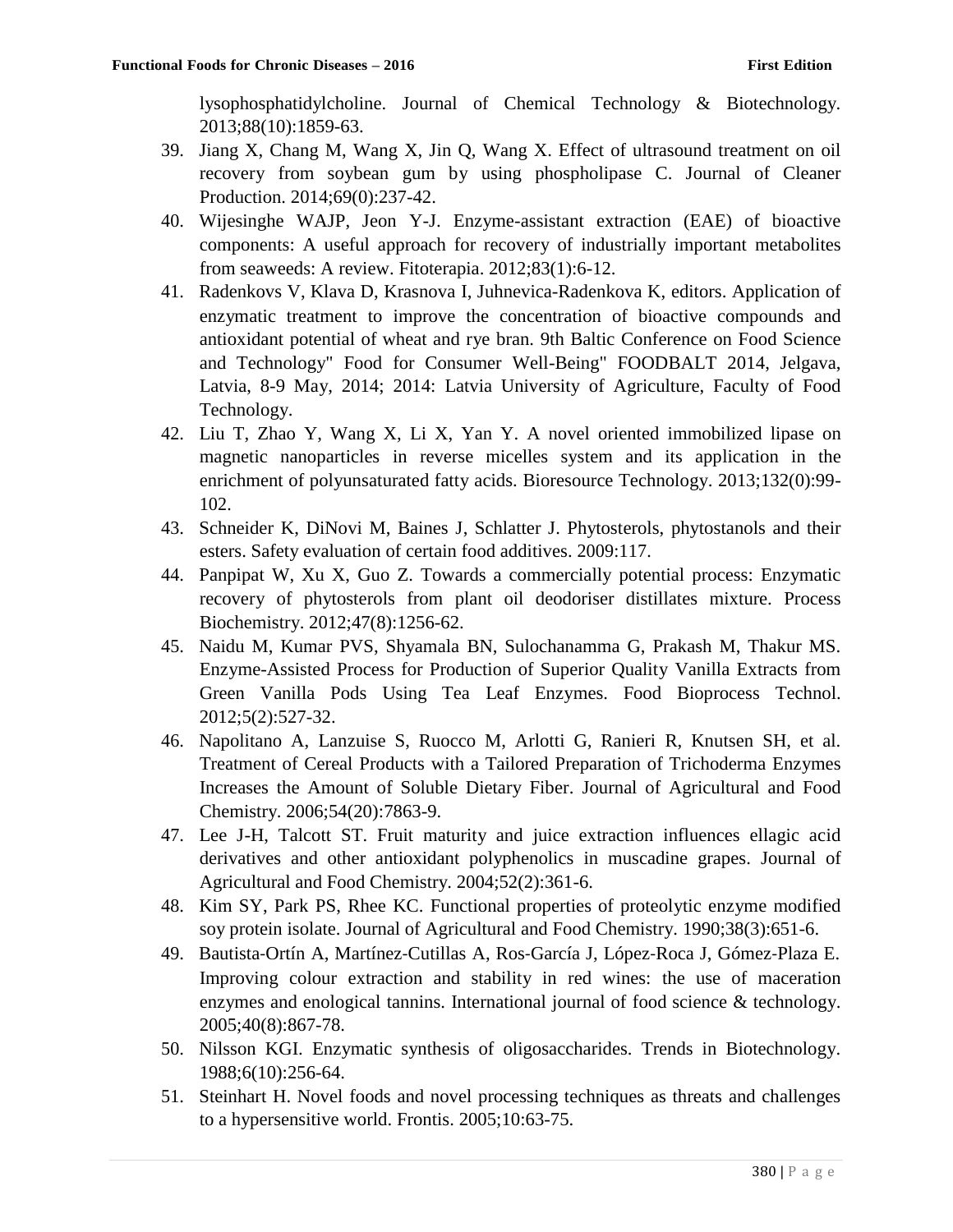- 52. Barzana E, Rubio D, Santamaria RI, Garcia-Correa O, Garcia F, Ridaura Sanz VE, et al. Enzyme-Mediated Solvent Extraction of Carotenoids from Marigold Flower (Tagetes erecta). Journal of Agricultural and Food Chemistry. 2002;50(16):4491-6.
- 53. Puri M, Sharma D, Barrow CJ. Enzyme-assisted extraction of bioactives from plants. Trends in biotechnology. 2012;30(1):37-44.
- 54. Majtán V, Hoštacká A, Majtánová L, Trupl J. Toxinogenicity and markers of pathogenicity ofPseudomonas aeruginosa strains isolated from patients with tumor diseases. Folia microbiologica. 2002;47(4):445-9.
- 55. Smug L, Salminen S, Sanders M, Ebner S. Yoghurt and probiotic bacteria in dietary guidelines of the member states of the European Union. Beneficial microbes. 2014;5(1):61-6.
- 56. Pariza MW, Johnson EA. Evaluating the safety of microbial enzyme preparations used in food processing: update for a new century. Regulatory Toxicology and Pharmacology. 2001;33(2):173-86.
- 57. Gurung N, Ray S, Bose S, Rai V. A broader view: microbial enzymes and their relevance in industries, medicine, and beyond. BioMed research international. 2013;2013.
- 58. Neelakantan S, Mohanty A, Kaushik JK. Production and use of microbial enzymes for dairy processing. Current Science. 1999;77(1):143-8.
- 59. Guo Z, Xu X. New opportunity for enzymatic modification of fats and oils with industrial potentials. Organic & biomolecular chemistry. 2005;3(14):2615-9.
- 60. Smythe C. Microbiological production of enzymes and their industrial applications. Economic Botany. 1951;5(2):126-44.
- 61. Mussatto SI, Mancilha IM. Non-digestible oligosaccharides: a review. Carbohydrate polymers. 2007;68(3):587-97.
- 62. Gibson GR, Willems A, Reading S, Collins MD. Fermentation of non-digestible oligosaccharides by human colonic bacteria. Proceedings of the Nutrition Society. 1996;55(03):899-912.
- 63. González-Herrera SM, Herrera RR, López MG, Rutiaga OM, Aguilar CN, Esquivel JCC, et al. Inulin in food products: prebiotic and functional ingredient. British Food Journal. 2015;117(1).
- 64. Roberfroid MB. Inulin-type fructans: functional food ingredients. The Journal of nutrition. 2007;137(11):2493S-502S.
- 65. Charalampopoulos D, Wang R, Pandiella S, Webb C. Application of cereals and cereal components in functional foods: a review. International journal of food microbiology. 2002;79(1):131-41.
- 66. Brennan CS, Cleary LJ. The potential use of cereal  $(1 \rightarrow 3, 1 \rightarrow 4)$ -β-D-glucans as functional food ingredients. Journal of Cereal Science. 2005;42(1):1-13.
- 67. Manzi P, Pizzoferrato L. Beta-glucans in edible mushrooms. Food Chemistry. 2000;68(3):315-8.
- 68. Tam TM, Duy NQ, Minh NP, Dao DTA. Optimization of βeta-glucan extraction from waste brewer's yeast saccharomyces cerevisiae using autolysis, enzyme, ultrasonic and combined enzyme–ultrasonic treatment. American Journal of Research Communication. 2013; 1:11. 149-158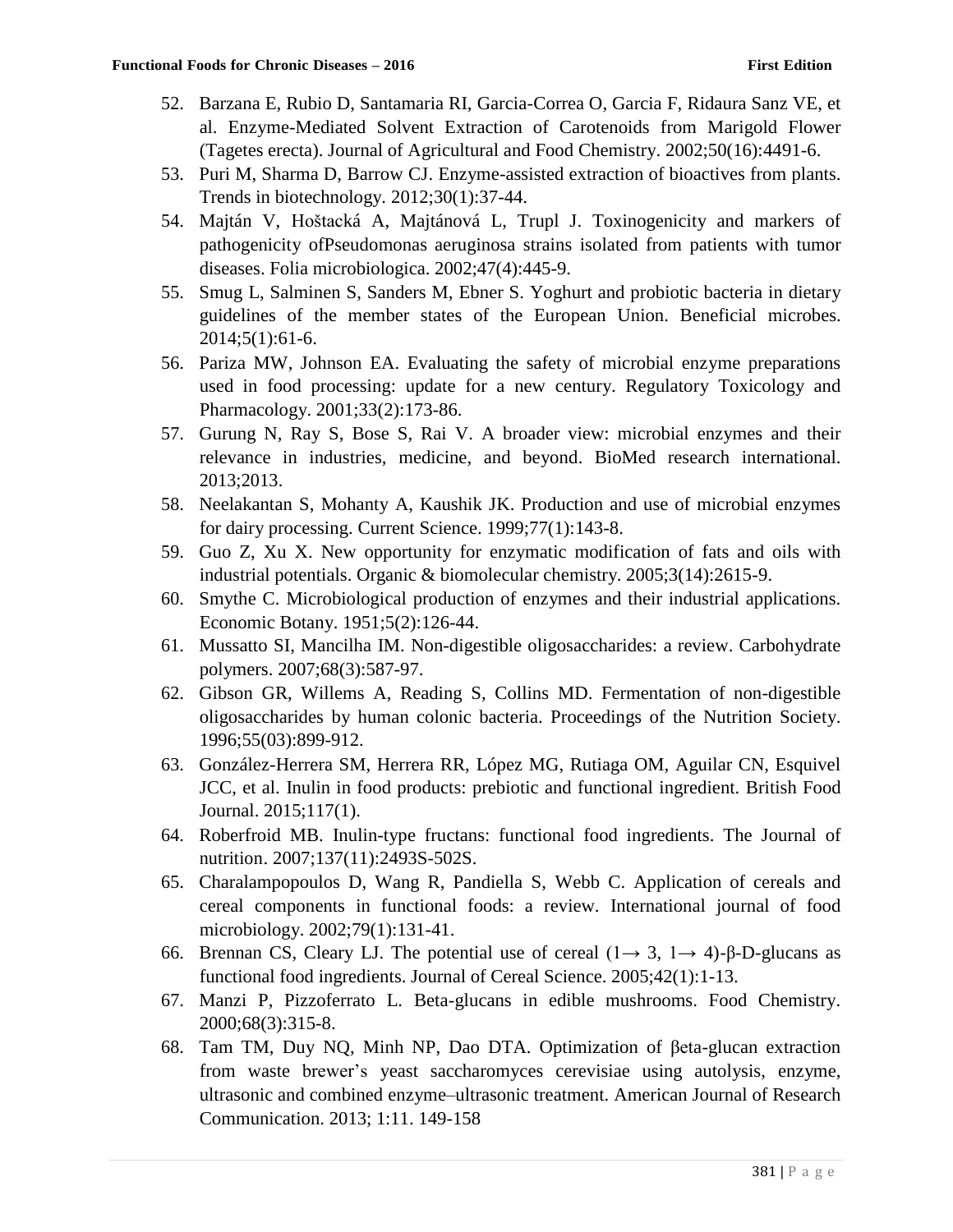- 69. Zhi-yu T, Huai W, Shan-bai X. Extraction of β-1, 3-glucan from Beer Yeast by Autolysis-Enzyme-Alkali Method [J]. Modern Food Science and Technology. 2006;2:008.
- 70. Bharti SK, Sharma NK, Murari K, Kumar A. Functional aspects of dairy foods in human health: An overview. International Journal of Pharmacology and Therapeutics 2012; 2: 29. 2012;35.
- 71. Playne M, Bennett L, Smithers G. Functional dairy foods and ingredients. Australian Journal of Dairy Technology. 2003;58(3):242-64.
- 72. Power O, Jakeman P, FitzGerald R. Antioxidative peptides: enzymatic production, in vitro and in vivo antioxidant activity and potential applications of milk-derived antioxidative peptides. Amino Acids. 2013;44(3):797-820.
- 73. Park A-R, Oh D-K. Galacto-oligosaccharide production using microbial βgalactosidase: current state and perspectives. Applied Microbiology and Biotechnology. 2010;85(5):1279-86.
- 74. Corzo‐Martínez M, Copoví P, Olano A, Moreno FJ, Montilla A. Synthesis of prebiotic carbohydrates derived from cheese whey permeate by a combined process of isomerisation and transgalactosylation. Journal of the Science of Food and Agriculture. 2013;93(7):1591-7.
- 75. Río Segade S, Pace C, Torchio F, Giacosa S, Gerbi V, Rolle L. Impact of maceration enzymes on skin softening and relationship with anthocyanin extraction in wine grapes with different anthocyanin profiles. Food Research International. 2015;71(0):50-7.
- 76. de Castro VC, da Silva PHA, de Oliveira EB, Desobry S, Humeau C. Extraction, identification and enzymatic synthesis of acylated derivatives of anthocyanins from jaboticaba (Myrciaria cauliflora) fruits. International Journal of Food Science & Technology. 2014;49(1):196-204.
- 77. Cushnie TPT, Lamb AJ. Antimicrobial activity of flavonoids. International Journal of Antimicrobial Agents. 2005;26(5):343-56.
- 78. Hollman PC, Bijsman MN, van Gameren Y, Cnossen EP, de Vries JH, Katan MB. The sugar moiety is a major determinant of the absorption of dietary flavonoid glycosides in man. Free radical research. 1999;31(6):569-73.
- 79. Beekwilder J, Marcozzi D, Vecchi S, de Vos R, Janssen P, Francke C, et al. Characterization of rhamnosidases from Lactobacillus plantarum and Lactobacillus acidophilus. Applied and environmental microbiology. 2009;75(11):3447-54.
- 80. Babu CM, Chakrabarti R, Surya Sambasivarao KR. Enzymatic isolation of carotenoid-protein complex from shrimp head waste and its use as a source of carotenoids. LWT - Food Science and Technology. 2008;41(2):227-35.
- 81. Wu Y, Cui SW, Tang J, Gu X. Optimization of extraction process of crude polysaccharides from boat-fruited sterculia seeds by response surface methodology. Food Chemistry. 2007;105(4):1599-605.
- 82. Dehghan‐Shoar Z, Hardacre AK, Meerdink G, Brennan CS. Lycopene extraction from extruded products containing tomato skin. International journal of food science & technology. 2011;46(2):365-71.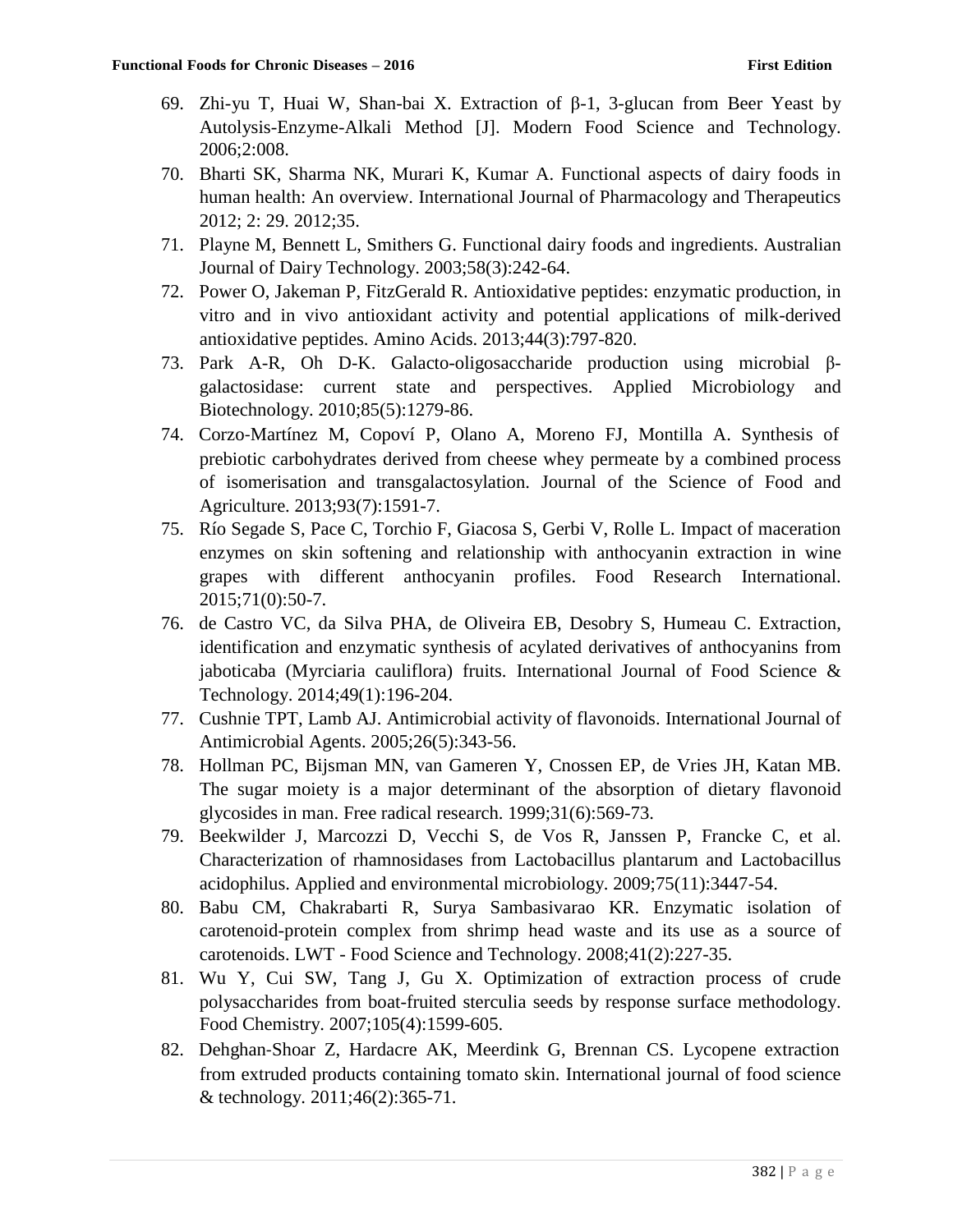- 83. Sampathu SRD, Naidu MM, Sowbhagya HB, Naik JP, Krishnamurthy N. Process of extracting chili (capsicum) oleoresin. Google Patents; 2006.
- 84. Choudhari SM, Ananthanarayan L. Enzyme aided extraction of lycopene from tomato tissues. Food chemistry. 2007;102(1):77-81.
- 85. Renouard S, Hano C, Corbin C, Fliniaux O, Lopez T, Montguillon J, et al. Cellulaseassisted release of secoisolariciresinol from extracts of flax (*Linum usitatissimum*) hulls and whole seeds. Food Chemistry. 2010;122(3):679-87.
- 86. Nieto S, Sanhueza J, Valenzuela A. Synthesis of structured triacylglycerols containing medium-chain and long-chain fatty acids by interesterification with a stereoespecific lipase from Mucor miehei. Grasas y Aceites. 1999;50(3):199-202.
- 87. Gökçe J, Şahin Yeşilçubuk N, Üstün G. Enzymatic production of low-calorie structured lipid from Echium seed oil and lauric acid: optimisation by response surface methodology. International Journal of Food Science & Technology. 2013;48(7):1383-9.
- 88. Chen B, McClements DJ, Decker EA. Design of Foods with Bioactive Lipids for Improved Health. Annual Review of Food Science and Technology. 2013;4(1):35- 56.
- 89. Nalder TD, Marshall S, Pfeffer FM, Barrow CJ. Characterisation of lipase fatty acid selectivity using novel omega-3 pNP-acyl esters. Journal of Functional Foods. 2014;6:259-69.
- 90. Adarme-Vega TC, Thomas-Hall SR, Schenk PM. Towards sustainable sources for omega-3 fatty acids production. Current Opinion in Biotechnology. 2014;26(0):14-8.
- 91. Sugiura M, Shimizu M, Yamada N, Yamada Y. Process for producing diglycerides. Kao corp (JP) Ed Patent WO9909119. 1999.
- 92. Rubio-Rodríguez N, Beltrán S, Jaime I, de Diego SM, Sanz MT, Carballido JR. Production of omega-3 polyunsaturated fatty acid concentrates: A review. Innovative Food Science & Emerging Technologies. 2010;11(1):1-12.
- 93. Gobbetti M, Stepaniak L, De Angelis M, Corsetti A, Di Cagno R. Latent bioactive peptides in milk proteins: proteolytic activation and significance in dairy processing. Critical Reviews in Food Science and Nutrition. 2002;42(3):223-39.
- 94. Power O, Jakeman P, FitzGerald RJ. Antioxidative peptides: enzymatic production, in vitro and in vivo antioxidant activity and potential applications of milk-derived antioxidative peptides. Amino Acids. 2013;44(3):797-820.
- 95. Ricci-Cabello I, Olalla Herrera M, Artacho R. Possible role of milk-derived bioactive peptides in the treatment and prevention of metabolic syndrome2012 2012-04-01 00:00:00. 241-55 p.
- 96. Najafian L, Babji AS. A review of fish-derived antioxidant and antimicrobial peptides: Their production, assessment, and applications. Peptides. 2012;33(1):178- 85.
- 97. Clemente A. Enzymatic protein hydrolysates in human nutrition. Trends in Food Science & Technology. 2000;11(7):254-62.
- 98. McCarthy AL, O'Callaghan YC, O'Brien NM. Protein hydrolysates from agricultural crops—Bioactivity and potential for functional food development. Agriculture. 2013;3(1):112-30.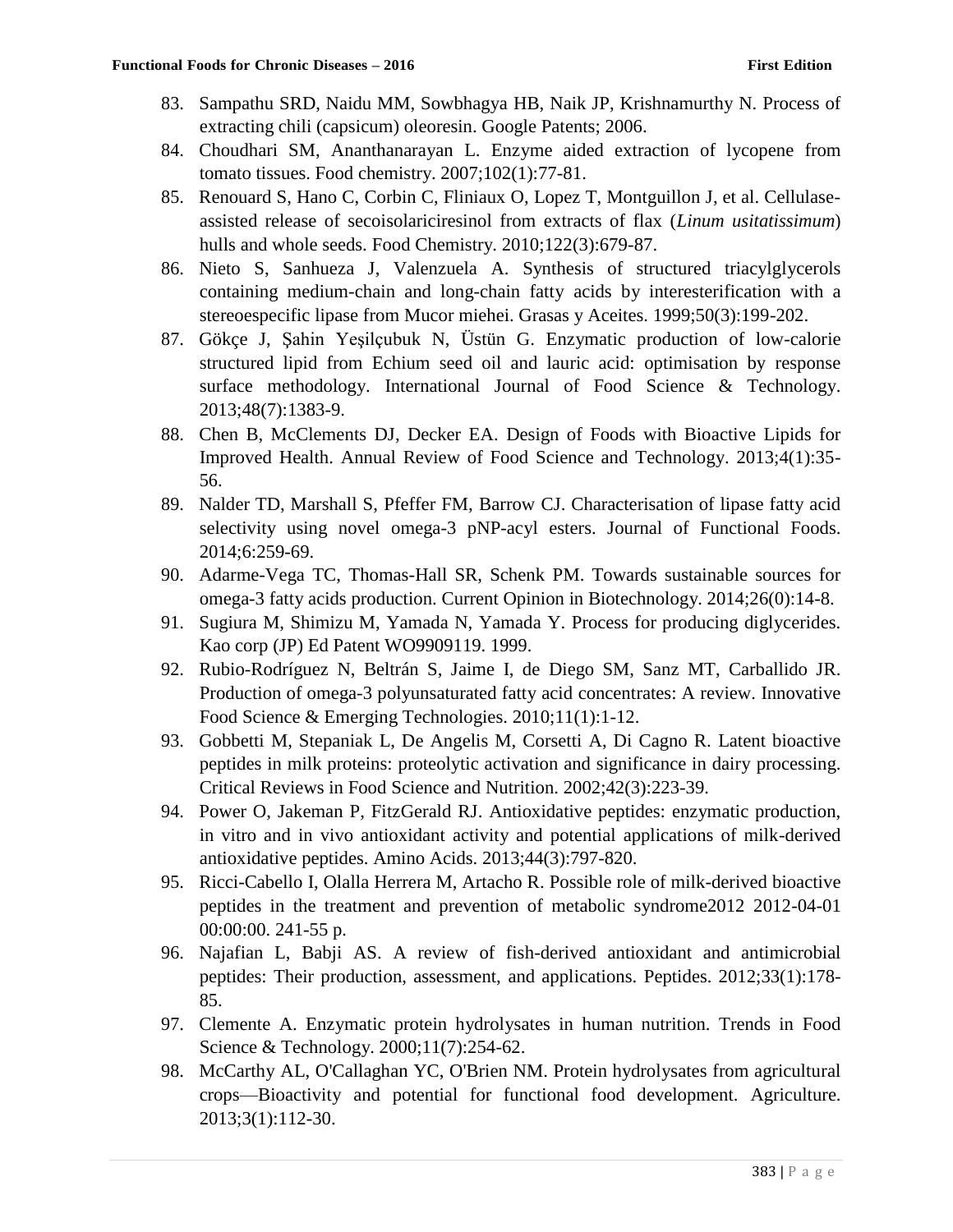- 99. Anderson A. The Therapeutic Use of Protein Hydrolysates. J biol Chem. 1946;146:685.
- 100. Chiang W-D, Shih C-J, Chu Y-H. Functional properties of soy protein hydrolysate produced from a continuous membrane reactor system. Food Chemistry. 1999;65(2):189-94.
- 101. Ivy JL, Goforth HW, Damon BM, McCauley TR, Parsons EC, Price TB. Early postexercise muscle glycogen recovery is enhanced with a carbohydrate-protein supplement. Journal of Applied Physiology. 2002;93(4):1337-44.
- 102. Dey S, Dora K. Optimization of the production of shrimp waste protein hydrolysate using microbial proteases adopting response surface methodology. J Food Sci Technol. 2014;51(1):16-24.
- 103. Moure A, Domínguez H, Parajó JC. Antioxidant properties of ultrafiltrationrecovered soy protein fractions from industrial effluents and their hydrolysates. Process Biochemistry. 2006;41(2):447-56.
- 104. Cian R, Alaiz M, Vioque J, Drago S. Enzyme proteolysis enhanced extraction of ACE inhibitory and antioxidant compounds (peptides and polyphenols) from *Porphyra columbina* residual cake. J Appl Phycol. 2013;25(4):1197-206.
- 105. Souza PMd. Application of microbial α-amylase in industry-A review. Brazilian Journal of Microbiology. 2010;41(4):850-61.
- 106. Al‐Ghazzewi FH, Tester RF. Efficacy of cellulase and mannanase hydrolysates of konjac glucomannan to promote the growth of lactic acid bacteria. Journal of the Science of Food and Agriculture. 2012;92(11):2394-6.
- 107. Yu L, Perret J. Effects of xylanase treatments on gelling and water-uptaking properties of psyllium. Journal of agricultural and food chemistry. 2003;51(2):492-5.
- 108. Kuhad RC, Gupta R, Singh A. Microbial cellulases and their industrial applications. Enzyme research. 2011;2011.
- 109. Panesar PS, Kumari S, Panesar R. Potential applications of immobilized βgalactosidase in food processing industries. Enzyme research. 2010;2010.
- 110. Zhu Y, Rinzema A, Tramper J, Bol J. Microbial transglutaminase—a review of its production and application in food processing. Applied microbiology and biotechnology. 1995;44(3-4):277-82.
- 111. Lorenzen PC, Neve H, Mautner A, Schlimme E. Effect of enzymatic cross-linking of milk proteins on functional properties of set‐style yoghurt. International Journal of Dairy Technology. 2002;55(3):152-7.
- 112. Gujral HS, Rosell CM. Functionality of rice flour modified with a microbial transglutaminase. Journal of Cereal Science. 2004;39(2):225-30.
- 113. Poddar A, Jana S. Optimization of novel hyperthermostable β amylase production by Bacillus subtilis DJ5 using solid agroresidual substrates. International Journal of Environmental Science and Technology. 2014;11(4):1127-34.
- 114. Wang T, He F, Chen G. Improving bioaccessibility and bioavailability of phenolic compounds in cereal grains through processing technologies: A concise review. Journal of Functional Foods. 2014;7:101-11.
- 115. Giorno L, Drioli E, Flickinger MC. Biocatalytic Membrane Reactors. Encyclopedia of Industrial Biotechnology: John Wiley & Sons, Inc.; 2009.